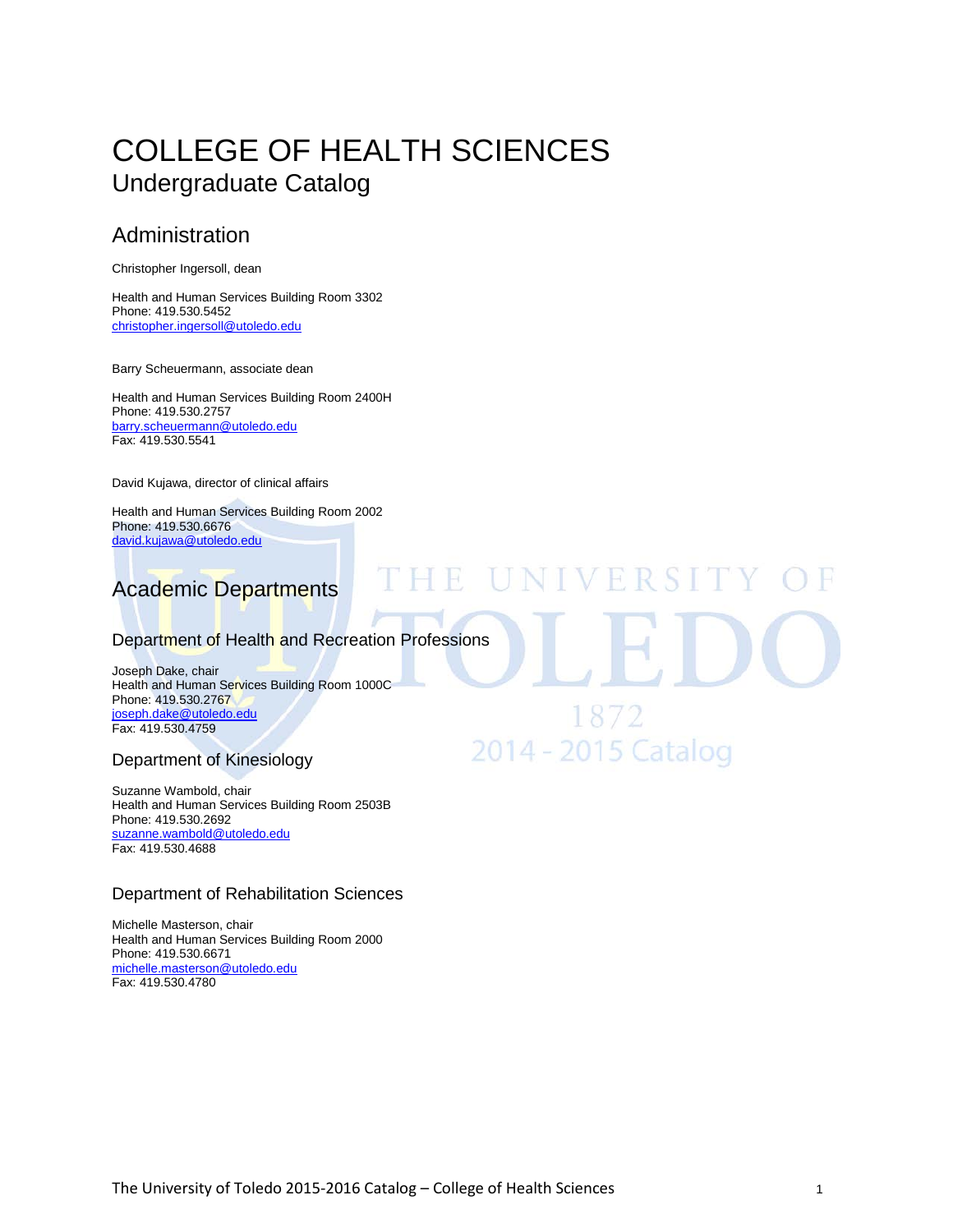## Academic Support Services

Office of Student Services Gillham Hall Room 3100 Phone: 419.530.2495

Heather Tessler, director Gillham Hall Room 3100W Phone: 419.530.2495 heather.tessler@utoledo.edu

Kristen Rothfeld, academic adviser Gillham Hall Room 3100X Phone: 419.530.2495 [kristen.rothfeld@utoledo.edu](mailto:kristen.rothfeld@utoledo.edu)

Staci Sturdivant, academic adviser Gillham Hall Room 3100S Phone: 419.530.2495 [staci.sturdivant@utoledo.edu](mailto:staci.sturdivant@utoledo.edu)

# [COLLEGE OF H](http://utoledo.edu/education/)EALTH SCIENCES

## Degrees/Programs Offered

The college offers an array of bachelor's degrees and post-baccalaureate certificates.

The following undergraduate degrees, undergraduate minors or certificates are available:

#### **Athletic Training** (degree) **Exercise Science** (degree or minor) The following concentrations are available: **Human Performance and Fitness Promotion** Pre-Medicine Pre-Occupational Therapy Pre-Physical Therapy Pre-Physician Assistant **Health Care Administration** (degree) **Health Information Administration** (degree or post baccalaureate certificate)<br>**Public Health (degree or minor) Public Health** (degree or minor) Pre-Medicine **Recreational Therapy** (degree) **Respiratory Care** (degree) **Speech Language Pathology** (degree)

## Admission Policies

To be admitted to the College of Health Sciences at The University of Toledo, direct-from-high-school students need a minimum cumulative high school grade point average (GPA) of 2.7 or ACT of 21.

Students not qualifying for admission to the College of Health Sciences will be admitted through The University of Toledo's the University College portal. Students who want to transfer into the College of Health Sciences must earn 12 hours of college-level work with a minimum cumulative GPA of 2.7 to enroll as a Health Sciences major.

#### Selective/Limited Admission

The following programs require an additional application for admission to their professional programs:

Athletic training Public health Recreational therapy Respiratory care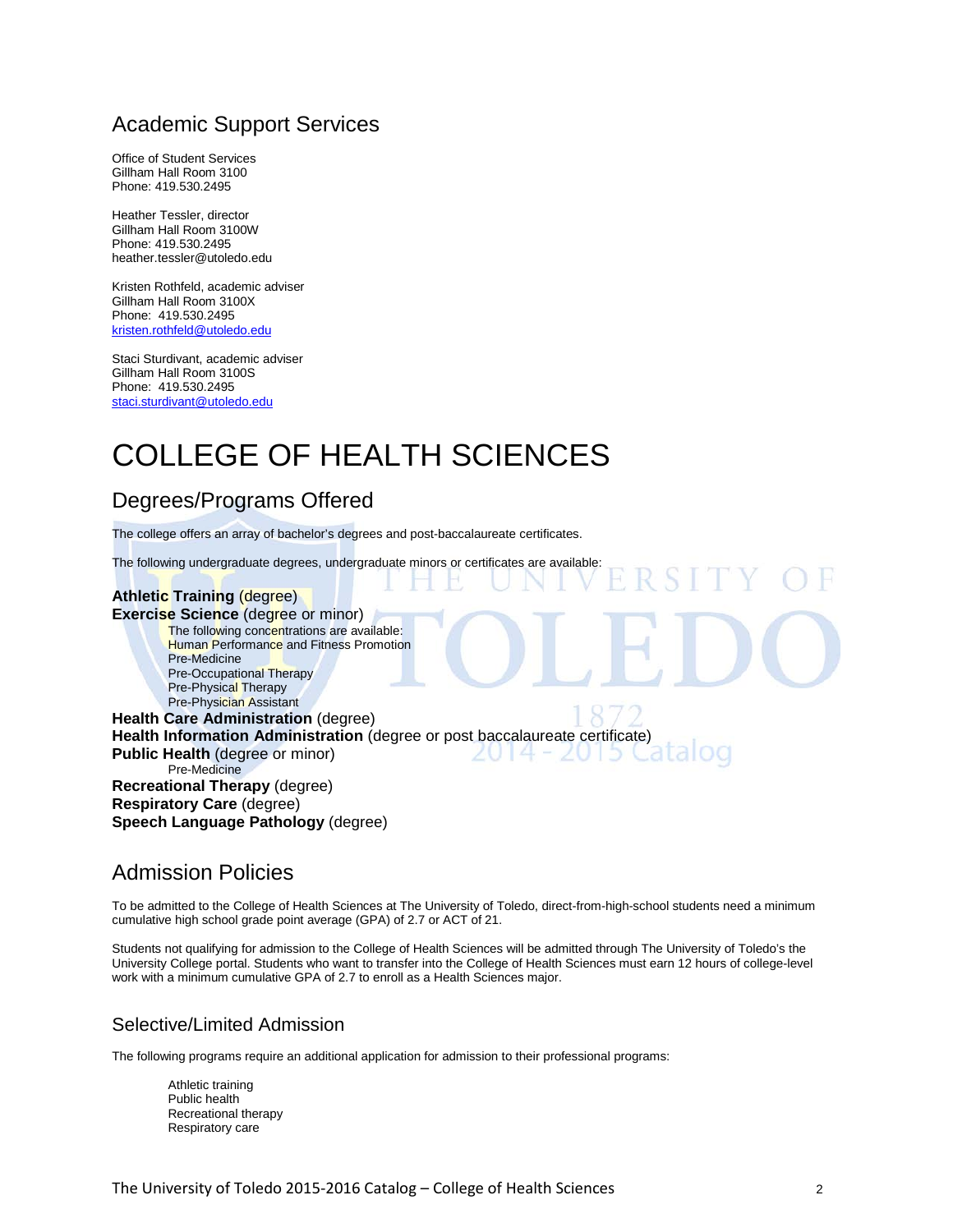#### Requirements for Students with an Associate's Degree

Students holding associate's degrees from accredited colleges are encouraged to enroll in the College. Students may earn a bachelor's degree upon completion of two or more additional years of full-time study; see the adviser in the major to determine a plan of study. The following regulations apply:

- 1. Students must complete the equivalent of the specified University core.
- 2. In all baccalaureate programs, a minimum of 64 hours must be taken at the 2000 to 4000 levels; of these a minimum of 32 hours must be taken at the 3000 and 4000 levels. Coursework from other institutions is accepted at the level at which the course was taught at that institution.

## Admission with Transfer Credit from Another Institution

Students with a GPA of 2.7 or above wishing to transfer into the College of Health Sciences must meet the minimum entrance requirements of The University of Toledo. After submission of official transcripts from all colleges/universities attended and acceptance by the College, transfer courses are evaluated. The evaluation process must be completed before the end of the first term of attendance.

#### Readmission of Former Students

Undergraduate students who discontinue course work for a period of at least one academic year (not including summer) must request readmission to the University. If students have taken any course work at another institution during the time they have been away from the University (other than transient status), they must complete a new application in the Office of Undergraduate Admission and meet transfer admission requirements.

**Students who have not taken course work for more than 12 months must comply with the college requirements at the time of readmission.**

## Change of College

Students in good standing who wish to change from another college within The University of Toledo to the College of Health Sciences should make an appointment with a college adviser in the Office of Student Services to discuss the transfer and have academic records reviewed. All program requirements, including University core, must be fulfilled as specified in the catalog for the year in which the student enters the College. All undergraduate hours attempted and earned at the University of Toledo, as well as the GPA, will transfer.

## Honors Program

The Honors Program in the College of Health Sciences provides opportunities for challenging and individualized study for undergraduate students of unusually high ability, motivation and initiative. For admission requirements, see Admission to the Honors College in the General Section of this catalog.

# **Academic Policies**

The College of Health Sciences adheres to all of The University of Toledo policies and procedures. Please refer to the General Section of this catalog for academic policies governing all students enrolled at the University. In any case where University, college, departmental and/or program policies conflict, the most stringent policy applies. Students should consult with their program for a complete list of all policies and procedures specifically related to their program.

## Academic Advising

The Office of Student Services coordinates academic advising for the College of Health Sciences. The office's mission is to provide quality, timely and comprehensive student services that will enhance student success in achieving academic goals. Although the ultimate responsibility for making personal and educational decisions rests with the student, his/her potential for academic success can improve considerably through relationships with the college's advisers, who can provide assistance in identifying educational options and enhancing student potential.

Students in the College of Health Sciences are assigned academic advisers. Essential services provided by advisers include degree requirements, career opportunities, and interpretations of college and University policies and procedures. Advisors are located in Gillham Hall 3100.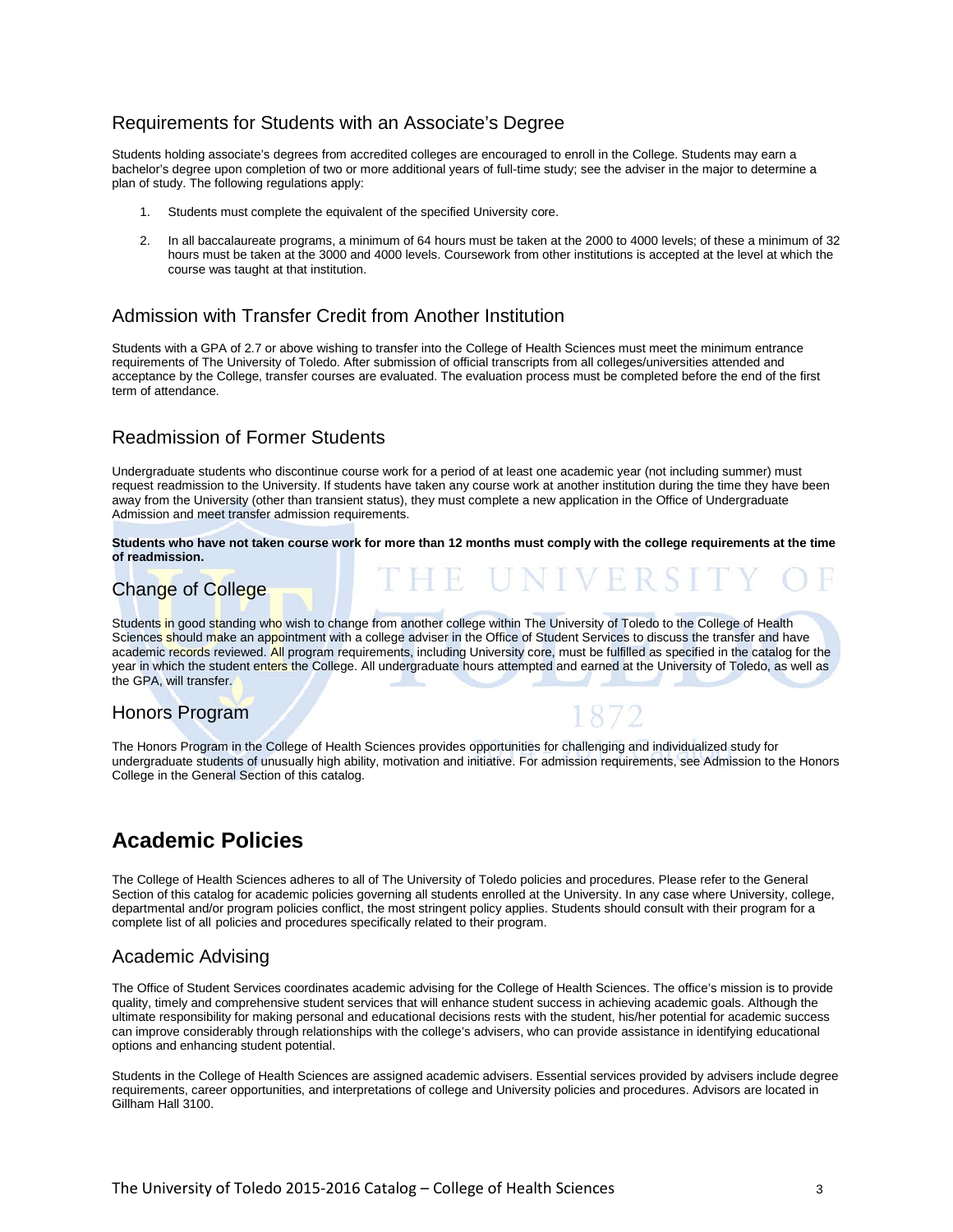## GPA Recalculation for Repeated Courses

Student who have retaken a course and earned a higher grade may petition to have the first grade excluded from grade point average. Credit will only be awarded once for repeated courses. If a grade has been deleted that grade will not be used in determining the UT grade point average. However, all grades, including those for repeated courses, will be included in the determination of eligibility for graduation honors, fellowships, or other distinctions awarded on the basis of GPA. No more than a total of 12 semester hours of course work will be deleted. Students who have had their GPAs recomputed under the Academic Forgiveness Policy are not eligible for grade deletions. Specific programs within the college may have more rigorous requirements for grade deletions of major or related courses.

#### Withdrawal Policy (W Grades)

The number of credit hours of W is limited to 22 hours for all undergraduate students in degree programs in the College of Health Sciences. Once a student has accumulated 22 hours of W, further withdrawals will be counted as F's in computation of the student's GPA for the purposes of probation or suspension. In addition, students risk the loss of financial aid if they accumulate excessive hours of W.

#### Academic Probation and Suspension

Students with a cumulative GPA of less than 2.0 are automatically placed on probation until a cumulative GPA of 2.0 is achieved. While on probation, it is recommended students enroll for 12 or fewer credit hours. Students on probation must see an academic adviser.

Academic suspension means the student is prohibited from registering at The University of Toledo for a period of at least one semester. A student is subject to academic suspension if his or her GPA continues to fall below the minimum of 2.0 or if he or she fails to make sufficient progress toward attainment of the degree by accumulating excess W grades. Students may remove Incompletes while under suspension. Refer to th[e UT Policy web](http://utoledo.edu/policies/) site for additional information on academic suspension.

#### Dismissal

Dismissed students are not eligible for readmission to the College of Health Sciences. A student may be dismissed for:

- Failing to meet the conditions of readmission after suspension from the College of Health Sciences.
- Demonstrating patterns of behavior that are inappropriate for students preparing for professional roles or for failing to meet the morals standard as defined by the state of Ohio.

Regulations for probation, suspension and dismissal apply to both full-time and part-time students. In all matters, the decision of the Dean is final. 4 - 2015 Catalog

#### Academic Honesty

Refer to th[e UT Policy web](http://utoledo.edu/policies/) site for further information on Academic Honesty.

#### Academic Grievance

Students have the responsibility and right to call to the attention of a professor any course grade believed to be in error. The college grievance procedure must be initiated within 60 days of the posting of the final grade. Academic grievances must follow the procedure described below:

- The student meets with the professor to attempt to resolve the problem.
- If meeting with the professor does not resolve the problem, the student must discuss the problem with the department chair of the faculty member who issued the grade. The chair attempts to resolve the problem, but may not unilaterally change the grade.
- If meeting with the chair does not resolve the issue, the student will forward the appeal to the associate dean for academic affairs of the College of Health Sciences.
- The college's Petition for Academic Grievance should be used for this purpose. The student must state the reasons for the appeal and the desired outcome. The student must meet with the associate dean to review and discuss the problem. The associate dean will attempt to resolve the problem by meeting with the appropriate faculty member, but may not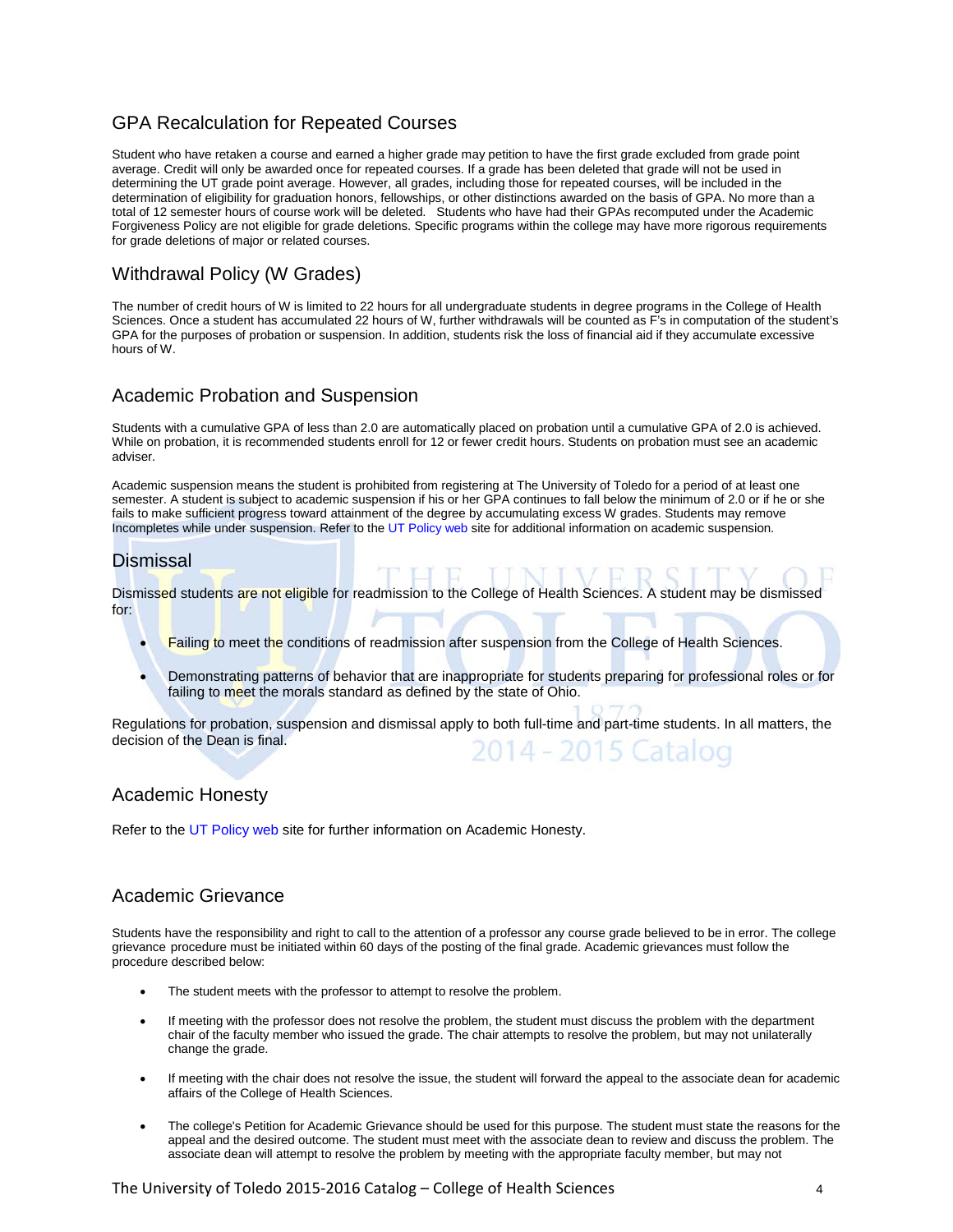unilaterally change the grade.

• If the student wishes to continue the appeal, he/she must forward the appropriate information relative to the problem to the Student Grievance Council. Information on this process may be found in The University of Toledo Student Handbook. Note: If the grievance occurs during the fall or summer semester, a grievance petition must be filed with the chair of the Student Grievance Council no later than the last day of classes in the next semester. If the grievance occurs during the spring semester, the grievance petition must be filed with the chair of the Student Grievance Council no later than the last day of classes in the final summer session.

#### Student Responsibilities

Students are responsible to complete the following:

- All first-year students must see an adviser each semester; all College of Health Sciences students are strongly encouraged to see a faculty or academic adviser at least once a year.
- Readmit students are responsible for degree requirements in effect at the time of readmission.
- Students are responsible for fulfilling all degree requirements.
- Students are encouraged to meet with their academic advisers as needed for assistance.
- Students must contact the Office of Student Services to schedule an advising appointment.

## **Degree Requirements**

Students in baccalaureate programs must complete a minimum of 124 hours of course work and have the proper number of credit hours as outlined in their program of study. In all baccalaureate programs, a minimum of 64 hours must be taken at the 2000 levels or above; of these, a minimum of 32 hours must be taken at the 3000 and 4000 levels.

#### College Requirements

The College of Health Sciences is committed to the health and wellbeing of our students and the public. Consequently, all College of Health Sciences students majoring in programs that require contact with patients or clients must provide verification of appropriate immunizations and exemplify ethical practice during their academic careers at The University of Toledo. The requirements for each major are specified under the respective programs.

#### University Core Curriculum

Students earning bachelor's or associate's degrees in all University colleges and programs are required to complete the University Core Curriculum. Those courses are distributed in the areas of English composition, mathematics, humanities/fine arts, social sciences, natural sciences and multicultural studies (see the General Section of this catalog for details). Some colleges and programs require courses in these areas over and above those required to fulfill University core requirements. The student's academic department or college office should be contacted for specific details.

#### Residence Requirement

Students transferring from other institutions must earn at least 32 credit hours in the College of Health Sciences at The University of Toledo to be eligible for.

Full-time students transferring into Health Sciences must complete at least the final semester and 25 percent of their program of study in residence within the college. Part-time students must complete the last 12 credit hours and 25 percent of the program of study within the college.

#### Application for Graduation

See the Office of the Registrar web site for additional information.

#### **Department of Health and Recreation Professions**

#### Degree Programs

Health Care Administration Health Information Administration Public Health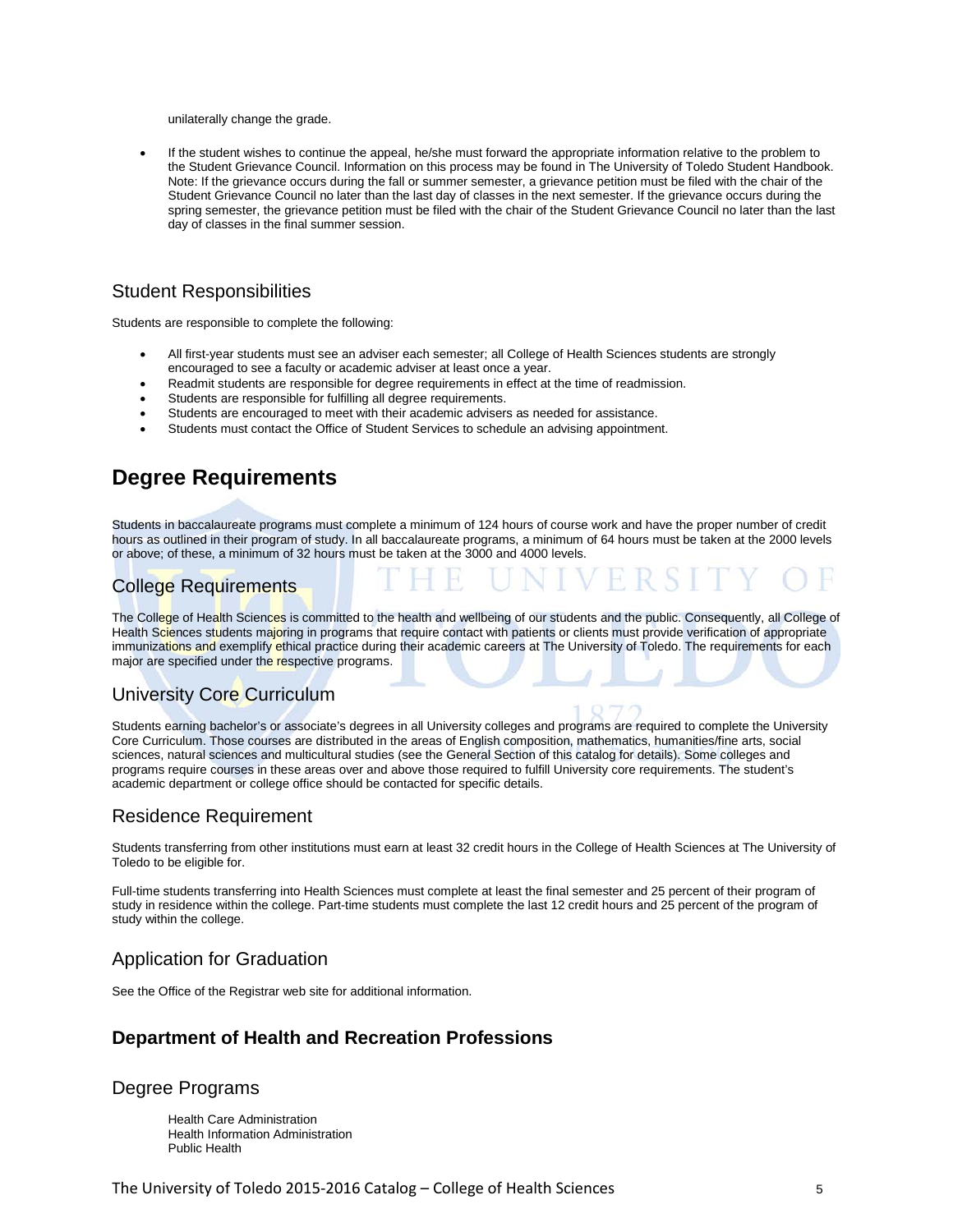Pre-Medicine Recreation Therapy

#### Health Care Administration Requirements

The health care administration program provides students with knowledge and skills to act as health-care administrators in a variety of settings, such as hospitals, long-term care and outpatient facilities, physician offices, and public health agencies. This interdisciplinary program introduces students to managerial concepts and related skills. The health-care core courses enhance students' knowledge in a variety of related subjects, including current health issues, legislation affecting health care, and management theories and decision making, all of which are important in health care administration.

The health care administration program includes an internship to provide students the opportunity to apply educational achievements in a health care setting. Students will be exposed to health care administration operations through project-based work. Project opportunities will vary and reflect both the participant's learning goals and the needs of the health care organization.

To be considered for the internship, students must meet all academic requirements, provide their own transportation to the health care organization, and complete immunizations required by the health care organization.

## Health Care Administration Internship

The healthcare administration internship is a program designed to provide students with an opportunity to apply educational achievements in a health care setting. Students will be exposed to health care administration operations through project-based work. Project opportunities will vary and reflect both the participant's learning goals and the needs of the health care organization.

To be considered for the internship, students need to:

- Have declared Health Care Administration as their major at least one semester before beginning the internship
- Complete at least 12 credit hours in Health Care Administration required courses with a minimum grade of "C" in each course
- Have a current overall grade point average of at least 2.50
- Apply to the Health Care Administration internship prior to their last semester before graduating
- Complete the Health Care Administration application three months prior to the semester starting
- Provide resume to Health Care Administration faculty
- **Interview** with Health Care Administration faculty and health care organization
- Be able to provide their own transportation to the health care organization
- Attend health care organization's orientation
- Complete required immunizations from the health care organization
- Obtain security badge form health care organization
- Have approval from Health Care Administration faculty to complete internship

# 14 - 2015 Catalog Bachelor of Science in Health Care Administration Degree Requirements

Below is a sample curriculum for the Bachelor of Science in Health Care Administration. Sample curriculum is subject to change. Please consult the department for up-to-date information.

|        | <b>Fall Semester</b>                                                                                                                                                                                                                         |                       | <b>Spring Semester</b>                                                                                                                                                                          |        |
|--------|----------------------------------------------------------------------------------------------------------------------------------------------------------------------------------------------------------------------------------------------|-----------------------|-------------------------------------------------------------------------------------------------------------------------------------------------------------------------------------------------|--------|
| Year 1 | ENGL 1110 or 1110 College Composition I<br><b>ECON 1200 Principles of Microeconomics</b><br>MATH 1260 Mod. Bus. Mathematics I<br>BUAD 1020 Micro-Comp. Applications<br>Humanities/Fine Arts Elective<br><b>HHS 1000 Freshman Orientation</b> | 3<br>3<br>3<br>3<br>3 | <b>ENGL 2960 Organizational Report Writing</b><br>ECON 1150 Principles of Macroeconomics<br>HEAL 1800 Medical Terminology<br>PSY 1010 Principles of Psychology<br><b>Multicultural Elective</b> | 3<br>3 |
|        | Total Hours                                                                                                                                                                                                                                  | 16                    | <b>Total Hours</b>                                                                                                                                                                              | 15     |
| Year 2 | BUAD 2040 Fin Accounting Info<br>KINE 2560 Anatomy & Physiology I<br>HEAL 2800 Principles of Nutrition<br><b>Multicultural Elective</b><br><b>Program Elective</b>                                                                           | 3<br>3<br>3<br>3<br>3 | BUAD 2050 Acct. for Bus. Decision Making<br>KINE 2570 Anatomy & Physiology II<br>HCAR 3000 Into to Health Care Administration<br>PSY 2200 Abnormal Psychology<br><b>General Elective</b>        | 3<br>3 |
|        | Total Hours                                                                                                                                                                                                                                  | 15                    | <b>Total Hours</b>                                                                                                                                                                              | 16     |
| Year 3 | BUAD 3030 Mang & Behavioral Process<br>BUAD 2060 Data Analysis for Business                                                                                                                                                                  | 3                     | BUAD 3010 Principles of Marketing<br>PHIL 3370 Medical Ethics                                                                                                                                   | 3      |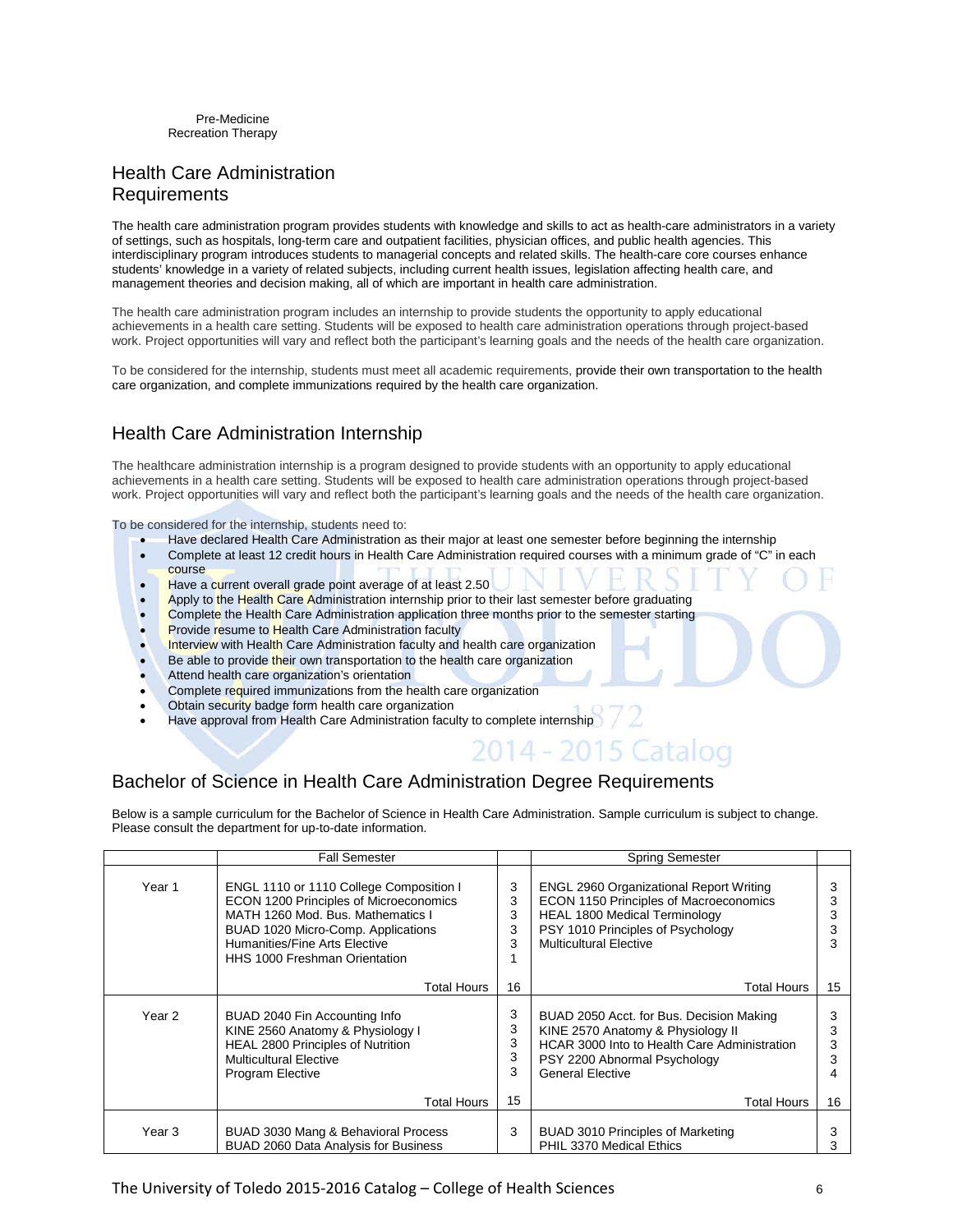|        | or MATH 2630 Stats for Bus & Econ<br>Natural Science Elective<br><b>HCAR 4500 Health Care Informatics</b><br>Humanities/Fine Arts Elective                                                    | 3<br>3<br>4<br>3      | HCAR 4360 Quality Improve in Health Care<br>HURM 3220 Human Resource Mgmt<br><b>Program Elective</b>                                           |    |
|--------|-----------------------------------------------------------------------------------------------------------------------------------------------------------------------------------------------|-----------------------|------------------------------------------------------------------------------------------------------------------------------------------------|----|
|        | Total Hours                                                                                                                                                                                   | 16                    | Total Hours                                                                                                                                    | 15 |
| Year 4 | HCAR 4510 Medical & Legal Aspects of HC<br><b>HCAR 4550 Health Care Finance</b><br>HIM 3200 Health Care Resources, Payers<br>HURM 3630 Conflict Res & Negotiations<br><b>General Elective</b> | 3<br>3<br>3<br>3<br>3 | HCAR 4530 Problem Solving in HC Environment<br>HCAR 4540 Internship in Health Management<br><b>General Elective</b><br><b>Program Elective</b> |    |
|        | Total Hours                                                                                                                                                                                   | 15                    | Total Hours                                                                                                                                    | 16 |

Long Term Care Concentration is available. See adviser for proper program elective selection.

## Bachelor of Science in Health Care Administration 2+2 Degree Requirements

Applied Health Care Concentration (2+2-year program)

Below is a sample curriculum for the Bachelor of Science in Health Care Administration (2+2 program). Sample curriculum is subject to change. Please consult the department for up-to-date information.

|                   | <b>Fall Semester</b>                                                                                                                                                                                                                                             |                       | <b>Spring Semester</b>                                                                                                                                                                                                   |                               |
|-------------------|------------------------------------------------------------------------------------------------------------------------------------------------------------------------------------------------------------------------------------------------------------------|-----------------------|--------------------------------------------------------------------------------------------------------------------------------------------------------------------------------------------------------------------------|-------------------------------|
| Year 3            | <b>ENGL 2960 Organizational Report Writing</b><br><b>ECON 1200 Principles of Microeconomics</b><br>HCAR 4510 Medical/Legal Aspect of Heal Care<br><b>BUAD 2040 Financial Accounting Info</b><br>MATH 1260 or MATH 1180                                           | 3<br>3<br>3<br>3<br>3 | HCAR 4500 Health Care Info Systems<br>ECON 1150 Principles of Macroeconomics<br>HCAR 4360 Quality Improve in Health Care<br>BUAD 3030 Managerial and Behavioral Process<br>HCAR 3000 Intro to Health Care Administration | 3<br>3<br>3                   |
|                   | <b>Total Hours</b>                                                                                                                                                                                                                                               | 15                    | <b>Total Hours</b>                                                                                                                                                                                                       | 16                            |
| Year <sub>4</sub> | HCAR 4530 Problem Solving in Health Care<br>HURM 3220 Intro to Human Res Management<br>BUAD 3010 Principles of Marketing<br>MATH 2600 Statistics, BUAD 2060 Data<br>Analysis for Bus or HEAL 4800 Public Health 7<br><b>Res Stats</b><br><b>Program Elective</b> | 4<br>3<br>3<br>3<br>3 | <b>HCAR 4550 Health Care Finance</b><br>HCAR 4540 Internship in Health Management<br>PHIL 3370 Medical Ethics<br>Program Elective(s)                                                                                     | 3<br>3<br>3<br>$3 - 6$<br>12- |
| .                 | Total Hours                                                                                                                                                                                                                                                      | 16                    | Total Hours<br>$1.1151$ concert 1.1 $1.1$                                                                                                                                                                                | 15                            |

University Core Curriculum requirements must be met. Electives available include HIM 3200 Healthcare Resources, Payers and Consumers – 3 hours.

## Bachelor of Science in Health Information Administration

The curriculum of the Bachelor of Science degree in health information administration (HIA) can be completed online. It encompasses a broad range of disciplines, including medicine, health, business, informatics and information management. Graduates serve in a variety of health-care managerial and administrative roles, including planning, organizing, controlling and evaluating health information systems; applying legal principles, policies, regulations and standards and analyzing their impact on risk management; and supervising personnel in various health-care settings. Health information managers are responsible for health records and must assure adequate documentation for accurate classifying and indexing of diagnoses, treatments and procedures for the purpose of planning, and reimbursement. Health information administrators are responsible for planning, engineering, workflow applications, research, reporting and policy administration.

The Health Information Administration program is accredited by the Commission on Accreditation for Health Informatics and Information Management Education (CAHIIM) with the Commission on Accreditation. Graduates of the HIA program at The University of Toledo are eligible to sit for the certification examination. The American Health Information Management Association (AHIMA) grants successful examination candidates recognition as Registered Health Information Administrators (RHIA).

## Requirements

Professional practice experience (PPE) is an integral part of the health administration curriculum. The PPE is project oriented with students acting as Project Managers, creating a proposal letter and project forms, deliverable(s), presentation, survey and follow up analysis. Sites and projects vary by location. Students are required to meet all site requirements including immunizations and background checks. Students must provide their own transportation to the site.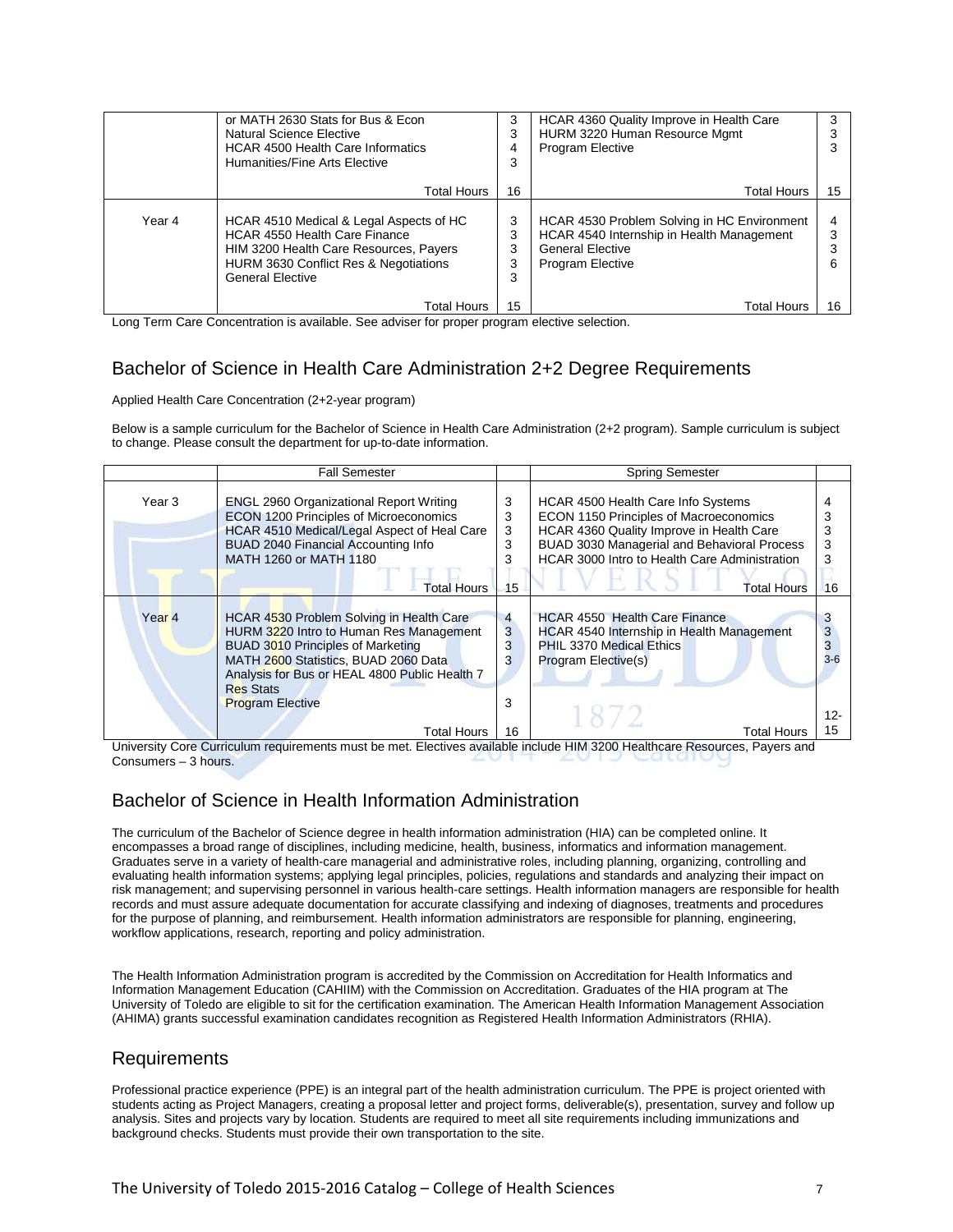## Bachelor of Sciences in Health Information Degree Requirements

Students should follow and complete the degree requirements. Below is a sample curriculum for the Bachelor of Science in Health Information Administration. Sample curriculum is subject to change. Please consult the department for up-to-date information.

|                   | <b>Fall Semester</b>                                                                                                                                                                                                                                                            |                                                                     | Spring Semester                                                                                                                                                                                                                                |                             |
|-------------------|---------------------------------------------------------------------------------------------------------------------------------------------------------------------------------------------------------------------------------------------------------------------------------|---------------------------------------------------------------------|------------------------------------------------------------------------------------------------------------------------------------------------------------------------------------------------------------------------------------------------|-----------------------------|
| Year 1            | ENGL 1110 or 1110 College Composition I<br><b>HEAL 1800 Medical Terminology</b><br>BUAD 1020 Microcomputer Applications or<br>CMPT 1100 Computer Info Systems<br>KINE 2560 Anatomy and Physiology I<br>HHS 1000 Freshman Orientation                                            | 3<br>3<br>3<br>3<br>1                                               | KINE 2570 Human Anatomy & Physiology II<br>MATH 1180 Mathematics for Liberal Arts<br>BMGT 1540 Organizational Behavior or<br>BUAD 2030 Leadership and Org Sur Skills<br>Social Science Elective<br>Natural Science Elective                    | 3<br>3<br>3<br>3<br>3       |
|                   | <b>Total Hours</b>                                                                                                                                                                                                                                                              | 13                                                                  | <b>Total Hours</b>                                                                                                                                                                                                                             | 15                          |
| Year <sub>2</sub> | ENGL 2950 Science & Technical Report or<br>ENGL 2960 Organizational Report Writing<br>KINE 2580 Human Pathophysiology<br>Social Science Elective<br>Humanities/Fine Arts Elective<br><b>Multicultural Elective</b>                                                              | 3<br>3<br>3<br>3<br>3                                               | HIM 2210 Med Linguistics in Ancillary Services<br>MATH 2600 Intro to Statistics<br>BMGT 2020 Human Resource Mgmt.<br>ACTG 2310 Cost Accounting in HR<br><b>Multicultural Elective</b>                                                          | 3<br>3<br>3<br>3<br>3       |
|                   | <b>Total Hours</b>                                                                                                                                                                                                                                                              | 15                                                                  | <b>Total Hours</b>                                                                                                                                                                                                                             | 15                          |
| Year <sub>3</sub> | HIM 2200 HC Res, Payers & Consumer<br>HIM 2310 Acute Care Clinical Class Systems<br>HIM 2230 HC Documentation Req<br>HIM 3940 Healthcare Content and Record<br>HIM 2260 Legal Issues                                                                                            | 3<br>3<br>3<br>4<br>$\overline{2}$                                  | HIM 2320 Ambulatory Clinical Classification<br>HIM 3240 Health Info Admin Practices<br>HCAR 4360 Quality Improvement - Health Care<br><b>Upper Division Program Support Course</b><br>Humanities/Fine Arts Elective                            | 3<br>4<br>3<br>3<br>3       |
|                   | <b>Total Hours</b>                                                                                                                                                                                                                                                              | 15                                                                  | <b>Total Hours</b>                                                                                                                                                                                                                             | 16                          |
| Year <sub>4</sub> | HIM 2350 Reimbursement Methodologies<br>HIM 4210 Healthcare Stats, Registr, Resch<br>HIM 4220 Project Management in HC<br>HIM 4230 Compliance & Ethical Issues<br><b>Upper Division Program Support Course</b><br>Elective (foreign language recommended)<br><b>Total Hours</b> | $\overline{\mathbf{c}}$<br>$\overline{4}$<br>3<br>3<br>3<br>3<br>18 | HIM 4910 Integrative Capstone Experience<br><b>HIM 4940 Professional Practice</b><br><b>HCAR 4500 Health Care Informatics</b><br><b>Upper Division Program Support Course</b><br>Elective (foreign language recommended)<br><b>Total Hours</b> | 3<br>4<br>4<br>3<br>3<br>17 |

Graduation requires 123-125 semester hours. Students must complete at least 64 hours at the 2000 course level or above. Students must complete at least 32 hours at the 3000-4000 course level. See department for program support course selection.

## Post Baccalaureate Certificate in Health Information Administration

#### Degree Requirements

The post-baccalaureate certification in health information administration program requires a total of 35 credits as listed on the CHIA program of study including a practical experience. Prerequisites are required for four of the HIM courses. HIM 2210 Medical Linguistics requires a prerequisite of a medical terminology course; and HIM 4210 Statistics, Registries and Research requires a statistical math course, HIM 2310 requires a prerequisite of anatomy and physiology (I & II) pathophysiology courses, and HIM 2320 requires a prerequisite of anatomy and physiology (I & II) courses. Students may choose to take these prerequisites at UT or transfer equivalent course credit from another accredited college/university. Students must complete 25% of the program hours and the last 12 hours at the University of Toledo.

Students should follow and complete the post baccalaureate certificate requirements. Below is a sample curriculum. Sample curriculum is subject to change. Please consult the department for up-to-date information.

|        | <b>Fall Semester</b>                                                                                                                                                                         |                  | <b>Spring Semester</b>                                                                                                                                                                     |                  | Summer Sem                                                 |
|--------|----------------------------------------------------------------------------------------------------------------------------------------------------------------------------------------------|------------------|--------------------------------------------------------------------------------------------------------------------------------------------------------------------------------------------|------------------|------------------------------------------------------------|
| Year 1 | HIM 2210 Medical Ling in Ancillary Ser<br>HIM 2230 Health Care Documentation<br>HIM 2260 Legal Iss in HC<br>HIM 2310 Acute Care Clinical Classif<br><b>HCAR 4500 Health Care Informatics</b> | 3<br>3<br>3<br>4 | HIM 2320 Ambulatory Care Clinical<br>HIM 2350 Reimbursement Methodol<br>HIM 3240 Health Information Admin<br>HIM 4210 Healthcare Statistics, Regis<br>HIM 4230 Compliance & Ethical Issues | 2<br>4<br>4<br>3 | HIM 4940<br>Professional<br>Prac Exp II<br>(Total Hours 4) |
|        | Total Hours                                                                                                                                                                                  | 15               | <b>Total Hours</b>                                                                                                                                                                         | 16               |                                                            |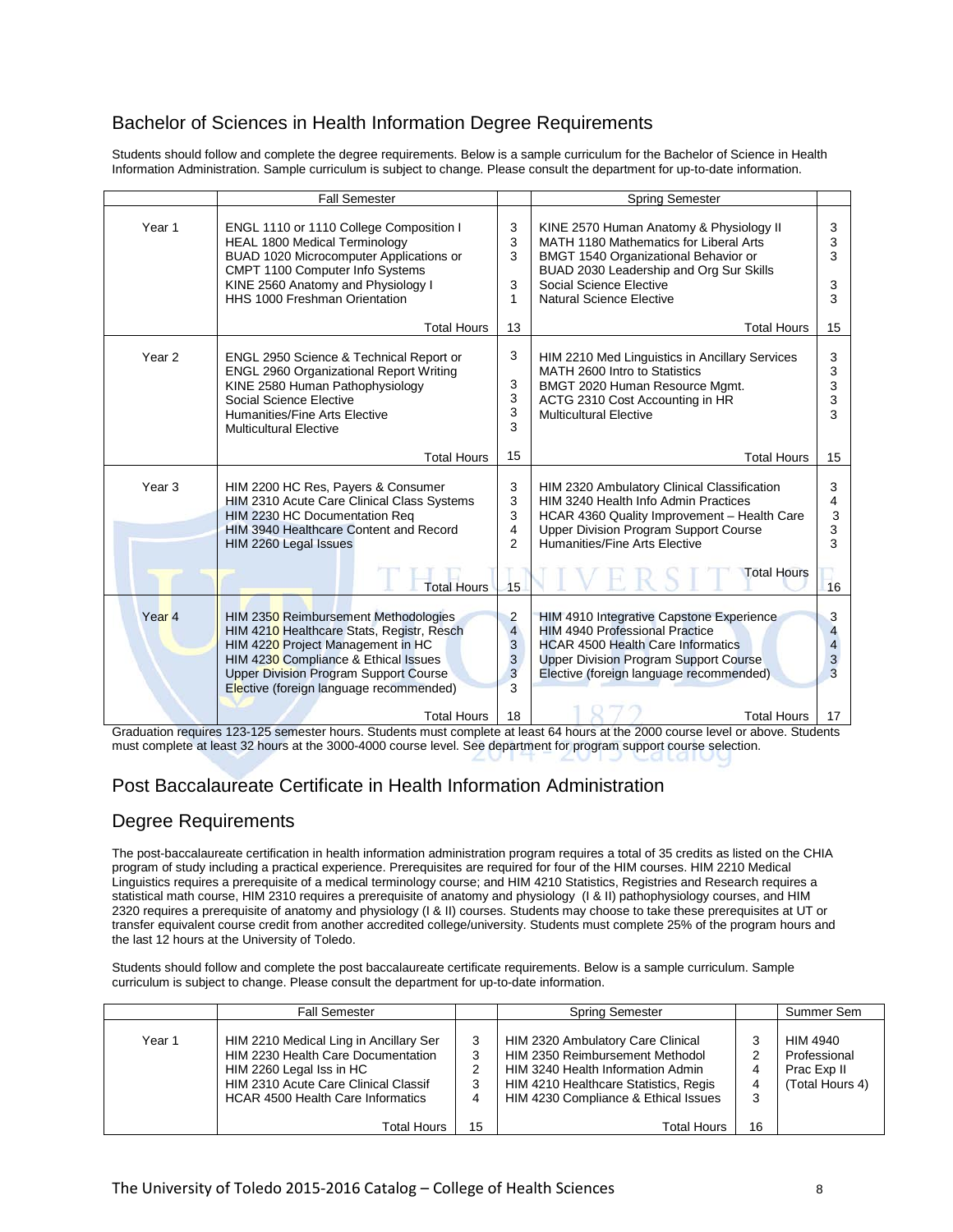Students without a strong history in health care should consider taking HIM 2200-995 Healthcare Resources, Payers and Consumers as an elective and introductory course into the field. Additionally, anatomy and physiology and pathophysiology are beneficial to those without a strong science background.

Students lacking business or computer information management courses in their backgrounds should consider taking any of the following electives to improve your business and IT management knowledge level.

ACTG 2310-995 Financial Management in Healthcare

CNET 2150-995 Hardware Architecture and Management

CMPT 1420-995 Database Management Systems Applications

CMPT 1410-995 Electronic Spreadsheet Applications

CMPT 2460-995 Advanced Electronic Spreadsheet Applications (CMPT 1410 prerequisite)

BUAD 3030-995 Managerial and Behavior Processes in Organizations

HCAR 4360-995 Quality Improvement in Healthcare

#### Bachelor of Science in Public Health

The public health program is designed to prepare students to work in non-profit health organizations, in local, state and national government health agencies, or in worksite wellness. A public Health major and minor are available through this program. The mission of the undergraduate Public Health Program is to prepare students to use theory-driven approaches to promote health and prevent disease within specific populations. The program is reviewed and fully accredited by the SOPHE/AAHE Baccalaureate Approval Committee (SABPAC).

Public health field is growing increasingly competitive. To enroll in the core requirement courses, including the sophomore level practicum and 400-hour senior internship, at least a 2.7 GPA is required. Because of the strong engagement with the community, students are held to a high level of professionalism. Students are expected to perform with excellence in the classroom; act with a high level of professionalism in all areas; join and actively participate in our student organization (Eta Sigma Gamma); attend local, state, and/or regional professional conferences; get involved in research with faculty members; and participate in community service.

# Bachelor of Science in Public Health – Degree Requirements

Students should follow and complete the degree requirements as displayed in the public health program of study chart found on the Bachelor of Science in Public Health website.

Below is a sample curriculum for the Bachelor of Science in Public Health. Sample curriculum is subject to change. Please consult the department for up-to-date information.

|                   | <b>Fall Semester</b>                                                                                                                                                                                                        |                            | <b>Spring Semester</b>                                                                                                                                                                                                    |                                         |
|-------------------|-----------------------------------------------------------------------------------------------------------------------------------------------------------------------------------------------------------------------------|----------------------------|---------------------------------------------------------------------------------------------------------------------------------------------------------------------------------------------------------------------------|-----------------------------------------|
| Year 1            | ENGL 1110 or 1110 College Composition I<br>HEAL 2000 Foundations for Health Ed<br>MATH 1180 Mathematics for Liberal Arts<br><b>Multicultural Elective</b><br>Humanities/Fine Arts Elective<br>HHS 1000 Freshman Orientation | 3<br>3<br>3<br>3<br>3<br>1 | <b>ENGL 2950 Science Technical Report Writing</b><br>CHEM 1120 Chemistry for Health Sciences<br>BIOL 2150 Fundamentals of Life Sciences<br>BIOL 2160 Fundamentals of Life Sciences Lab<br>SOC 1750 Social Problems        | 3<br>4<br>3                             |
|                   | <b>Total Hours</b>                                                                                                                                                                                                          | 16                         | <b>Total Hours</b>                                                                                                                                                                                                        | 15                                      |
| Year <sub>2</sub> | KINE 2510 Human Anatomy<br>KINE 2520 Human Anatomy Lab<br>HEAL 2750 Intro to Epidemiology<br>HEAL 2700 Public Health<br>Skills/Comm Health Elective<br>Humanities/Fine Arts Elective                                        | 3<br>3<br>3<br>3<br>3      | KINE 2530 Human Physiology<br>KINE 2540 Human Physiology Lab<br><b>HEAL 2400 General Safety</b><br>HEAL 2940 Practicum in Community Health<br><b>Multicultural Elective</b><br><b>Skills/Community Health Elective</b>    | 3<br>3                                  |
|                   | <b>Total Hours</b>                                                                                                                                                                                                          | 16                         | <b>Total Hours</b>                                                                                                                                                                                                        | 15                                      |
| Year <sub>3</sub> | HEAL 3000 Global Health<br><b>HEAL 3500 Environmental Health</b><br>KINE 3520 Applied Exercise Physiology<br>KINE 3530 Applied Exercise Physiology Lab<br>Social Science Core Elective<br>Elective                          | 3<br>3<br>3<br>3<br>3      | HEAL 3600 Prev/Control of Disease<br><b>HEAL 4100 Health Behavior</b><br><b>HEAL 4800 Public Health Research / Stats</b><br>KINE 3730 Fitness Assessment/Program<br>Skills/Comm Health Elective<br><b>Health Elective</b> | 3<br>3<br>3<br>$\overline{2}$<br>3<br>3 |
|                   | <b>Total Hours</b>                                                                                                                                                                                                          | 16                         | <b>Total Hours</b>                                                                                                                                                                                                        | 17                                      |
| Year 4            | HEAL 4200 Methods/Materials in Com Health<br><b>HEAL 4700 Nutritional Science</b>                                                                                                                                           | 3<br>3                     | <b>HEAL 4940 Senior Field Experience</b><br>KINE 2590 Micro and Infectious Disease                                                                                                                                        | 9<br>3                                  |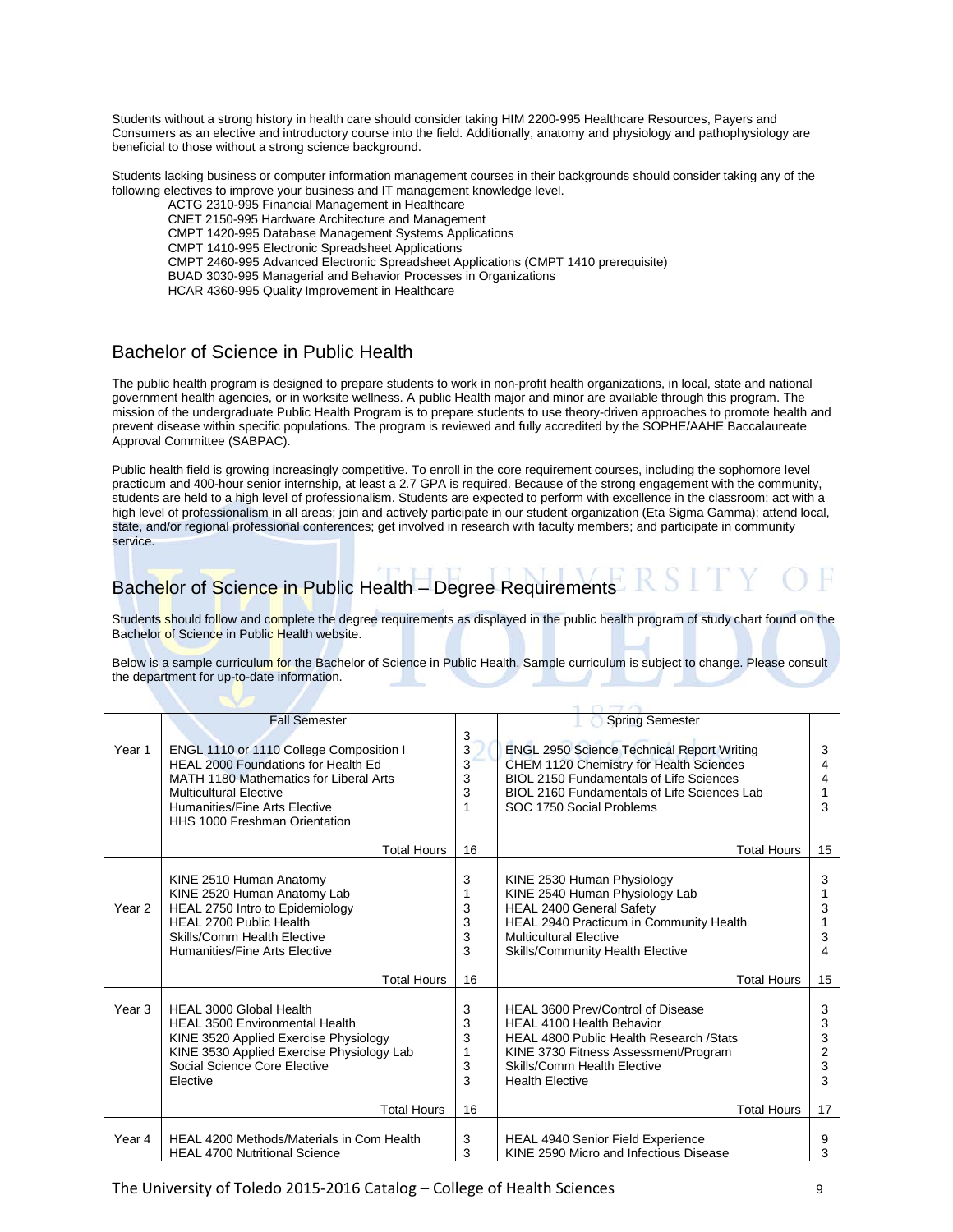| <b>HEAL Health Elective</b><br>Social Science Support Elective<br>Elective |    | Social Science Support Elective |    |
|----------------------------------------------------------------------------|----|---------------------------------|----|
| <b>Total Hours</b>                                                         | 15 | <b>Total Hours</b>              | 15 |

## Bachelor of Science in Public Health – Pre-Medicine Major

Public Health: Pre-Med is a 124 credit hour track option within the existing Bachelors of Science in Public Health. This track meets all of the accreditation requirements though the core public health courses and includes a variety of other classes to supplement this core. The Pre-Med track is targeted toward those students who are interested in impacting the health and well-being of communities and want to build upon that with a medical degree after the completion of the bachelor's degree. This track provides several options upon completion of the degree: 1) meet all of the requirements for admission into most medical schools and also have additional coursework that will provide a strong foundation for a physician; 2) obtain a career in the field of public health education which the Bureau of Labor Statistics predicts to have a 21% growth by 2022; or 3) seek graduate education in a public health field.

Students should follow and complete the degree requirements as displayed in the program of study for the public health: pre-med track found on the Bachelor of Science in Public Health website.

Below is a sample curriculum for the Bachelor of Science in Public Health: Pre-Med Track. Sample curriculum is subject to change. Please consult the department for up-to-date information.

|                   | <b>Fall Semester</b>                                                                                                                                                                                                                                        |                                  | <b>Spring Semester</b>                                                                                                                                                                                                                                             |                             |
|-------------------|-------------------------------------------------------------------------------------------------------------------------------------------------------------------------------------------------------------------------------------------------------------|----------------------------------|--------------------------------------------------------------------------------------------------------------------------------------------------------------------------------------------------------------------------------------------------------------------|-----------------------------|
| Year 1            | <b>HHS 1000 CHHS Orientation</b><br><b>BIOL 2150 Fund of Life Science</b><br>BIOL 2160 Fund of Life Science Lab<br>CHEM 1230 General Chemistry I<br>CHEM 1280 General Chemistry I Lab<br><b>ENGL 1100 Composition I with Workshop</b><br><b>Total Hours</b> | 4<br>4<br>3<br>14                | BIOL 2170 Fund of Life Science II<br>BIOL 2180 Fund of Life Science II Lab<br>CHEM 1240 General Chemistry II<br>CHEM 1290 General Chemistry II Lab<br>ENGL 2950 Scientific/Tech. Report Writing<br><b>Total Hours</b>                                              | 4<br>4<br>3<br>13           |
| Year <sub>2</sub> | KINE 2510 Human Anatomy<br>KINE 2520 Human Anatomy Lab<br><b>HEAL 2600 Mental Health</b><br>MATH 1750 Math for the Life Sciences I<br>COMM 3840 Interpersonal Communication<br><b>HEAL 2500 Personal Health</b><br><b>Total Hours</b>                       | 3<br>1<br>3<br>4<br>4<br>3<br>18 | KINE 2530 Human Physiology<br>KINE 2540 Human Physiology Lab<br>MATH 1760 Math for the Life Sciences II<br><b>HEAL 2700 Intro to Public Health</b><br>SOC 2640 Race, Class, and Gender<br><b>Total Hours</b>                                                       | 3<br>1<br>3<br>3<br>3<br>13 |
| Year <sub>3</sub> | CHEM 2410 Organic Chemistry I<br>CHEM 2460 Organic Chem I Lab<br>PHIL 2400 Contemporary Moral Problems<br>BMGT 2750 Cultural Comm. in Workplace<br>HEAL 2750 Intro to Epidemiology<br><b>HEAL 3500 Environmental Health</b><br><b>Total Hours</b>           | 3<br>1<br>3<br>3<br>3<br>3<br>16 | CHEM 2420 Organic Chemistry II<br>CHEM 2470 Organic Chemistry II Lab<br>ANTH 4760 Medical Anthropology<br>HEAL 4800 Public Health Research and Stats<br><b>HEAL 3600 Prevention and Control of Disease</b><br><b>HEAL 3000 Global Health</b><br><b>Total Hours</b> | 3<br>3<br>3<br>3<br>3<br>16 |
| Year 4            | PHYS 2070 General Physics I<br>CHEM 3510 Biochemistry I<br><b>HEAL 4100 Health Behavior</b><br>HEAL 4200 Methods/Mat'l in Public Health<br><b>HEAL 4700 Nutritional Science</b><br><b>Total Hours</b>                                                       | 5<br>3<br>3<br>3<br>3<br>17      | PHYS 2080 General Physics II<br>CHEM 3520 Biochemistry II<br><b>HEAL 4940 Senior Field Experience</b><br>HEAL 3800 Death and Dying<br>SOC 4180 Medical Sociology<br><b>Total Hours</b>                                                                             | 5<br>3<br>3<br>3<br>3<br>17 |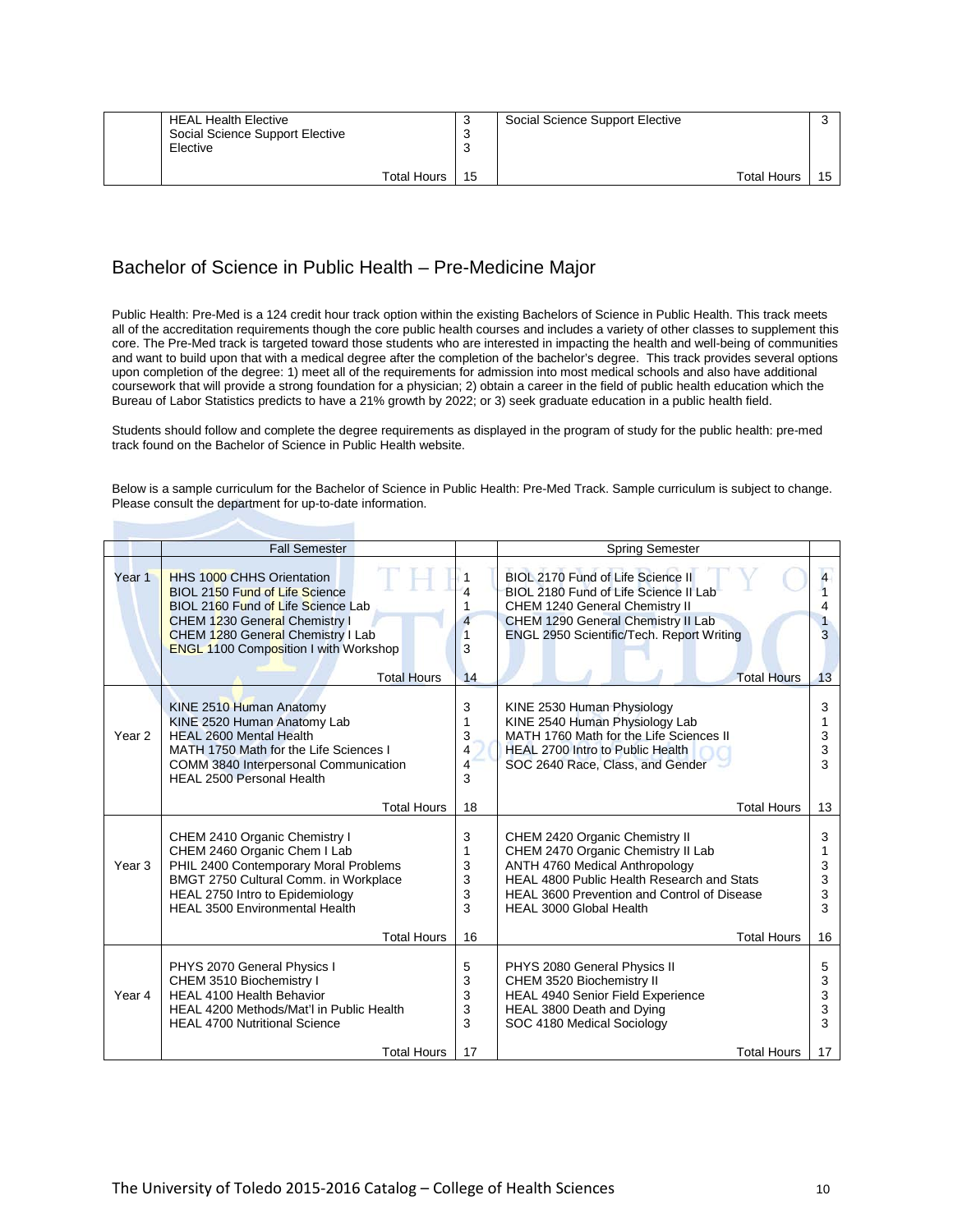## **Recreation and Leisure Studies Programs**

Recreation and leisure studies offer a bachelor of science (BS) in recreational therapy (RECT). The baccalaureate RECT program is accredited by the National Recreation and Park Association (NRPA). This program meets professional standards set by the National Council for Therapeutic Recreation Certification (NCTRC), National Therapeutic Recreation Society (NTRS), and the American Therapeutic Recreation Association (ATRA).

Students completing the RECT program may enroll in the pre-occupational therapy track. Students graduating from the RECT program have met the educational and clinical requirements to take the examination for Certified Therapeutic Recreation Specialist (CTRS) by the National Council for Therapeutic Recreation Certification.

## Bachelor of Science in Recreation Therapy

Students wishing to major in the recreation therapy program enter as pre-recreational therapy majors. The pre-recreational therapy student enrolls in University undergraduate core curriculum courses, pre-recreational therapy curriculum courses and recreational therapy support curriculum courses.

Students enrolling in the recreational therapy program receive an education designed to prepare them for employment in the areas of physical rehabilitation, psychiatric rehabilitation, geriatric services, pediatric services, camps for individuals with disabilities, community recreation for individuals with disabilities and centers for mental retardation/developmental disabilities.

#### Requirements

- Current certification in CPR
- Immunizations: Mantoux, Rubella Titer/ Roseolla (MMR), Hepatitis B required. Additional immunizations may be required by internship agency.
- Background checks: May be required by internship agency
- Physical requirements: "Fit for Duty" test may be required internship agency
- **Transportation: Students must provide their own transportation to internship site**

## Bachelor of Science in Recreational Therapy – Degree Requirements

Below is a sample curriculum for the Bachelor of Science in Recreational Therapy. Sample curriculum is subject to change. Please consult the department for up-to-date information.

|                   | <b>Fall Semester</b>                                                                                                                                                                                |                                                  | <b>Spring Semester</b>                                                                                                                                                                                |                                         | Summer Sem                                                                                                               |
|-------------------|-----------------------------------------------------------------------------------------------------------------------------------------------------------------------------------------------------|--------------------------------------------------|-------------------------------------------------------------------------------------------------------------------------------------------------------------------------------------------------------|-----------------------------------------|--------------------------------------------------------------------------------------------------------------------------|
| Year 1            | RCRT 1300 Intro to Rec & Leisure<br>PSY 1010 Principles of Psychology<br>SOC 1010 Intro to Sociology<br>ENGL 1110 College Comp I<br>MATH 1180 Math for Liberal Arts<br>HHS 1000 College Orientation | 3<br>$\overline{\mathbf{3}}$<br>3<br>3<br>3<br>1 | <b>RCRT 1310 Recreation Programming</b><br>PSY 2510 Lifespan Developmental Psy<br><b>Natural Science Elective</b><br>ENGL 2960 Org Report Writing<br><b>Humanities Elective</b>                       | 3<br>3<br>3<br>3<br>3                   |                                                                                                                          |
|                   | <b>Total Hours</b>                                                                                                                                                                                  | 16                                               | <b>Total Hours</b>                                                                                                                                                                                    | 15                                      |                                                                                                                          |
| Year <sub>2</sub> | RCRT 2300 Rec Leadership & Gr Dyn<br>KINE 2560 Anatomy & Physiology I<br>KINE 2460 Anatomy & Physiology I Lab<br>PSY 2200 Abnormal Psychology<br>Multicultural (Non-US) Elective                    | 3<br>3<br>$\mathbf{1}$<br>3<br>3                 | RCRT 3310 Rec & Adapt for Spec Pro<br>KINE 2570 Anatomy & Physiology II<br>KINE 2570 Anatomy & Physio II Lab<br><b>HEAL 1800 Medical Terminology</b><br>RCRT 4720 Introduction to TR                  | 3<br>3<br>3<br>3                        |                                                                                                                          |
|                   | <b>Total Hours</b>                                                                                                                                                                                  | 13                                               | <b>Total Hours</b>                                                                                                                                                                                    | 13                                      |                                                                                                                          |
| Year <sub>3</sub> | RCRT 4730 Med/Clinical Aspects in TR<br><b>Humanities Elective</b><br><b>Track Elective</b><br>Select 3 from RCRT 4600, 4610, 4630,<br>4660, 4670                                                   | 3<br>3<br>3<br>3                                 | RCRT 4740 Assessment & Doc TR<br>RCRT 4750 Group Dynamics in RT<br>RCRT 4790 Med/Clinical Aspects in TR<br>RCRT 4340 Leisure Recreation & Aging<br>Select 2 from RCRT 4600, 4610, 4630,<br>4660, 4670 | 3<br>3<br>3<br>3<br>3<br>$\overline{2}$ | <b>RCRT 4840 RT</b><br>Clinical:<br>Pediatric<br><b>RCRT RT</b><br>Clinical:<br><b>Physical Rehab</b><br>(Total Hours 2) |
|                   | <b>Total Hours</b>                                                                                                                                                                                  | 15                                               | <b>Total Hours</b>                                                                                                                                                                                    | 14                                      |                                                                                                                          |
| Year 4            | RCRT 4450 Research Appl Rec &RT<br>RCRT 3710 Adv Prog in Rec & RT                                                                                                                                   | 3<br>3                                           | RCRT 4330 Administration Rec & RT<br>RCRT 4870 Program Planning RT                                                                                                                                    | 3<br>3                                  | <b>RCRT 4770</b><br>Proj Design                                                                                          |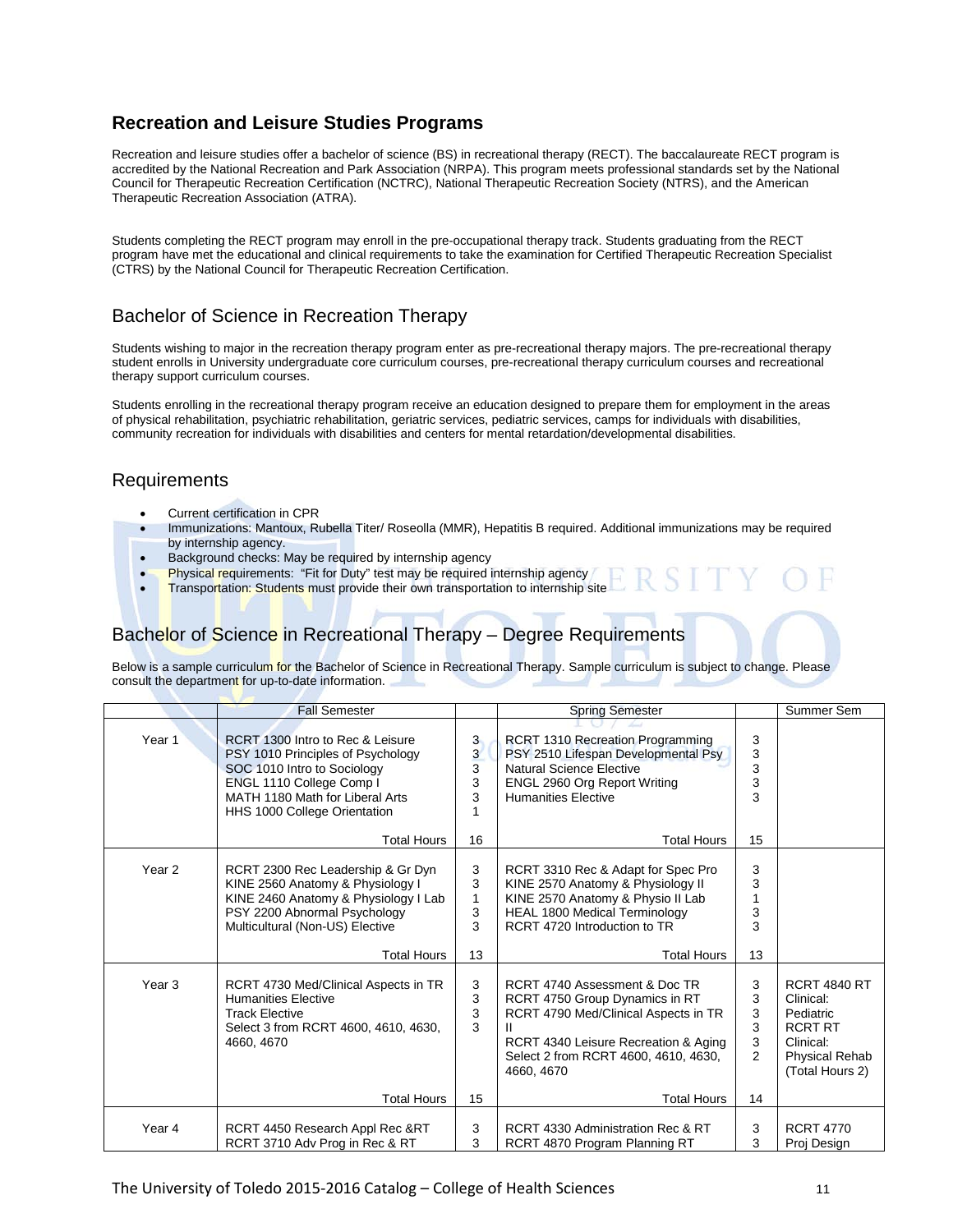| Track Elective                      |    | Select 1 from RCRT 4810, 4820, 4830  |    | <b>RCRT 4930 Sr</b> |
|-------------------------------------|----|--------------------------------------|----|---------------------|
| RCRT 4850 Internship Prep: RECT     |    | Select 3 from RCRT 4620, 4640, 4680, | IJ | Internship          |
| Select 2 from RCRT 4810, 4820, 4830 |    | 4690, 4860                           |    | <b>RCRT 4930 Sr</b> |
| Sect 2 from RCRT 4620, 4640, 4680,  |    | Multicultural (US) Elective          |    | Internship          |
| 4690.4860                           |    |                                      |    | RCRT 4780           |
|                                     |    |                                      |    | Proi Eval RLS       |
| Total Hours                         | 14 | Total Hours                          |    | (Total Hours 12)    |

#### UT Pre-Occupational Therapy

The pre-occupational therapy track within the recreational therapy degree can provide the student with the background needed for application to the graduate degree in the occupational therapy. The occupational therapy doctorate is offered at The University of Toledo in the College of Education, Health Science and Human Service.

UT Pre-Occupational Therapy Requirements – 6 hours

OCCT 2550 Purposeful Living Role of Occupational Therapist

One course from any other track or an elective approved by faculty adviser

UT Occupational Therapy Program Selection Application Criteria

To apply for admission to the graduate occupational therapy program at The University of Toledo, students must meet these criteria:

- 1. Completion of PSY 1010 Principles of Psychology, SOC 1010 Introduction of Sociology, PSY 2510 Lifespan Development Psychology, PSY Abnormal Psychology, KINE 2560 Anatomy & Physiology I, KINE 2570 Anatomy & Physiology II, Biology and HEAL 1800 Medical Terminology with a B- or higher in each course.
- 2. Completion of a bachelor's degree with a minimum GPA of 3.0 GPA. If GPA is 3.5 or greater, the GRE is not required. Students can be selected prior to completion of their bachelor's degree. Students must have a minimum GPA of 3.0 at the time of application and must maintain a minimum GPA of 3.0 after acceptance.
- 3. Completion of the GRE with an average of 33% across the three areas verbal, quantitative and writing.<br>4. Prerequisites: must have achieved a B- or better in all prerequisites. Consult the following website for mo
- Prerequisites: must have achieved a B- or better in all prerequisites. Consult the following website for more specific information<http://www.utoledo.edu/hshs/ot/index.html>

Applications are available in mid-July; applications may be submitted any time after September 1st for admission the following academic year. Applications are processed and students are accepted as applications are received (rolling admission) until the class is filled. Applicants are encouraged to apply for early admission. The occupational therapy program is selective and completion of the above criteria does not guarantee admission into the program. US News and World Report rates the University of Toledo's occupational therapy graduate program in the top 25% of graduate level occupational therapy programs in the country.

## Department of Kinesiology

Degree Programs

Bachelor of Science in Athletic Training Bachelor of Science in Respiratory Care Bachelor of Science in Exercise Science Concentrations: Human Performance and Fitness Promotion Pre-Medicine Pre-Occupational Therapy Pre-Physical Therapy Pre-Physician Assistant



## **Athletic Training**

The Bachelor of Science in athletic training prepares students for entry-level positions in college/university, high school, sports medicine clinic, professional sports, performing arts, military and industrial settings. Athletic trainers work under physicians to ensure the health and safety of physically active individuals. They work cooperatively with other allied health personnel and coaches to accomplish this goal. The athletic training education program is accredited by the Commission on Accreditation of Athletic Training Education. In Ohio, athletic training is a licensed profession requiring an additional examination to be licensed. Athletic training is a regulated profession in 47 states, and the UT program meets or exceeds the criteria in almost all of those states.

Any student may declare an interest in the athletic training education program and begin the pre-professional component of the program. Students are accepted into the professional component on a space-available basis. At the end of the first year, students must file an application for acceptance into the professional component of the athletic training education program with the program coordinator. The maximum capacity of the entering the second year class is based on instructional capacity, the number of offcampus clinical sites, and the number of clinical opportunities in intercollegiate athletics at UT. Students usually begin in the fall semester and are required to take KINE 1110 Introduction to Athletic Training at that time. Students who begin in the Spring semester must take KINE 1110, Introduction to Athletic Training, along with KINE 1650, KINE 1660, KINE 2510, KINE 2520 and HEAL 1500.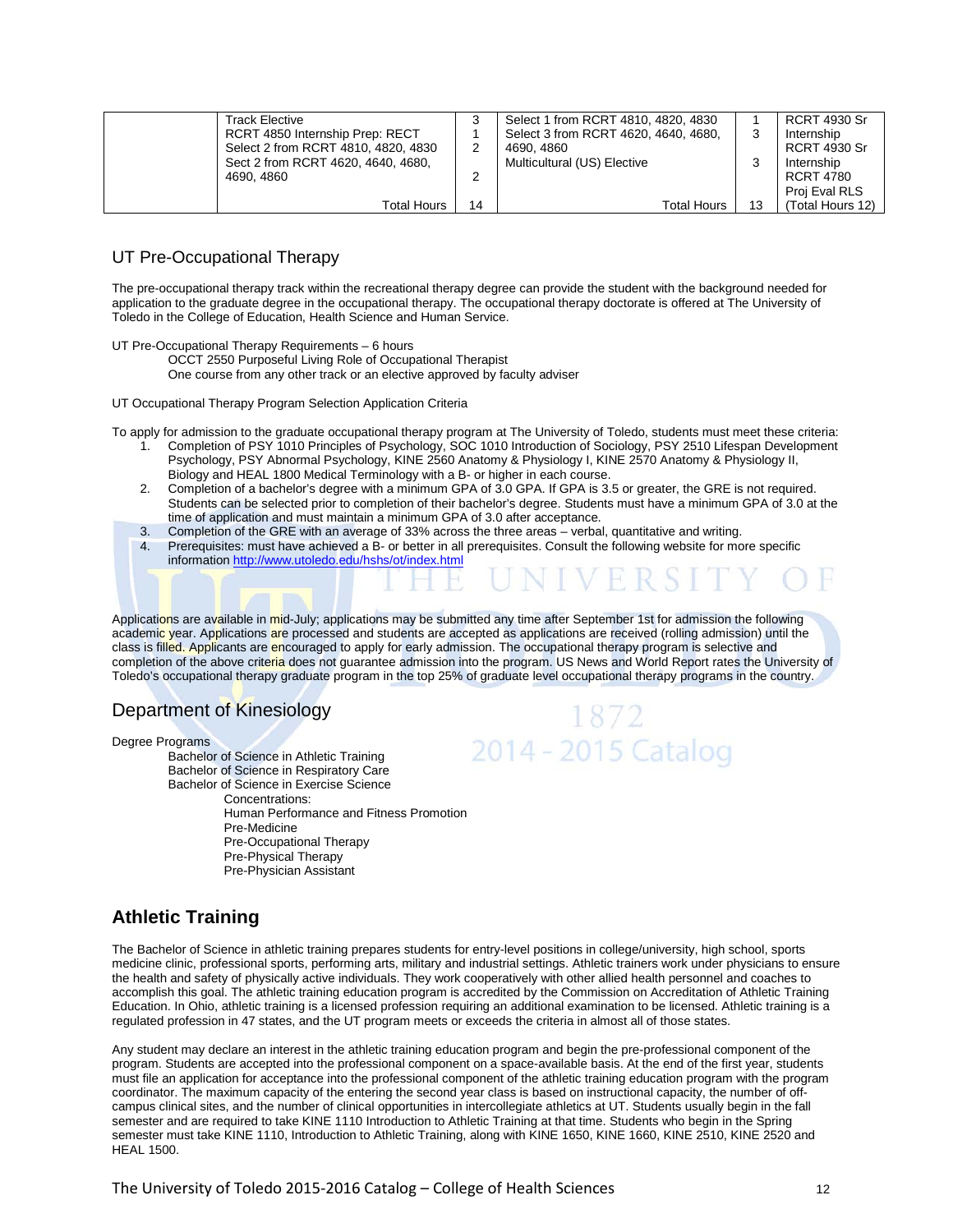Acceptance into the professional program occurs at the beginning of a student's second year of involvement with the athletic training education program. The Board of Certification (BOC) requires athletic training students to complete their clinical experience during a minimum of two years and a maximum of five years. Consequently, transfer students may not complete the athletic training education program in fewer than four years from the date of the first enrollment in the program.

Athletic training students are required to have:

- Immunizations: Hepatitis B, MMR, TDap, Varicella, 2 step PPD as well as an annual intradermal test.
- Criminal background check: May be required by off campus clinical sites, at the student's expense.
- Physical requirements: Ability to assist patients during therapeutic exercise as well as lift/move/load equipment during practice preparation and teardown.
- Transportation: Students are responsible for their own transportation to sites within a 20 mile radius from campus.

For a detailed description of policies and procedures, see the website. <http://www.utoledo.edu/healthsciences/depts/kinesiology/athletictraining/index.html>

#### *Note: Students will no longer be accepted into the Bachelor of Science in Athletic Training Degree Program beginning Fall 2016.*

## Bachelor of Science in Athletic Training - Degree Requirements

Below is a sample curriculum for the Bachelor of Science in Athletic Training. Sample curriculum is subject to change. Please consult the department for up-to-date information.

|                   | <b>Fall Semester</b>                                                                                                                                                                                                                                                                   |                                       | <b>Spring Semester</b>                                                                                                                                                                                                                                                               |                                                          |
|-------------------|----------------------------------------------------------------------------------------------------------------------------------------------------------------------------------------------------------------------------------------------------------------------------------------|---------------------------------------|--------------------------------------------------------------------------------------------------------------------------------------------------------------------------------------------------------------------------------------------------------------------------------------|----------------------------------------------------------|
| Year <sub>1</sub> | <b>ENGL 1110 College Composition I</b><br><b>HHS 1000 Freshman Orientation</b><br><b>KINE 1110 Intro to Athletic Training</b><br>MATH 1340 Algebra & Trigonometry<br>BIOL 2150 Fund of Life Science I<br>BIOL 2160 Fund of Life Science I Lab                                          | 3<br>$\mathbf{1}$<br>2<br>4<br>4<br>1 | KINE 1650 Care and Prevention of Injuries<br>KINE 1660 AT Taping Lab<br>KINE 1700 Intro to Exercise Science<br>HEAL 1500 First Aid<br>KINE 2510 Human Anatomy<br>KINE 2520 Human Anatomy Lab<br>BIOL 2170 Fund of Life Science II<br>BIOL 2180 Fund of Life Science II Lab           | 3<br>$\overline{\mathbf{c}}$<br>$\overline{2}$<br>3<br>1 |
|                   | <b>Total Hours</b>                                                                                                                                                                                                                                                                     | 15                                    | <b>Total Hours</b>                                                                                                                                                                                                                                                                   | 17                                                       |
| Year <sub>2</sub> | <b>KINE 2610 Lower Extremity Evaluation</b><br>KINE 2630 Applied Anat for Athletic Training I<br>KINE 2710 Clinical Skill Development I<br><b>ENGL 2950 Scientific Tech Report Writing</b><br>CHEM 1230 General Chemistry I<br>CHEM 1280 General Chemistry I Lab<br><b>Total Hours</b> | 3<br>1<br>2<br>3<br>4<br>1<br>14      | KINE 2620 Upper Extremity Evaluation<br>KINE 2640 Applied Anat for Athletic Training II<br>KINE 2720 Clinical Skill Development II<br>KINE 2530 Human Physiology<br>KINE 2540 Human Physiology Lab<br>PSY 1010 Principles of Psychology<br><b>COMM 1010 Communication Principles</b> | 3<br>1<br>2<br>3<br>1<br>3<br>3                          |
|                   |                                                                                                                                                                                                                                                                                        |                                       | <b>Total Hours</b>                                                                                                                                                                                                                                                                   | 16                                                       |
| Year <sub>3</sub> | KINE 3630 Therapeutic Modalities<br>KINE 3710 Clinical Skill Development III<br>KINE 3520 Exercise Physiology<br>KINE 3530 Exercise Physiology Lab<br>KINE 3830 Strength Training<br>PHYS 2070 Physics-Mechanical                                                                      | 3<br>2<br>3<br>$\mathbf{1}$<br>3<br>5 | KINE 3660 Rehab of Athletic Injuries<br>KINE 3610 General Medical Conditions<br>KINE 3720 Clinical Skill Development IV<br>KINE 3680 Sport and Exercise Pharmacology<br>Humanities/Fine Arts Elective<br><b>Multicultural Elective</b>                                               | 3<br>2<br>2<br>2<br>3<br>3                               |
|                   | <b>Total Hours</b>                                                                                                                                                                                                                                                                     | 17                                    | <b>Total Hours</b>                                                                                                                                                                                                                                                                   | 15                                                       |
| Year 4            | KINE 4650 Organization and Admin of AT<br>KINE 4710 Clinical Skill Development V<br><b>HEAL 2500 Personal Health</b><br>MATH 2600 Intro to Statistics<br>KINE 4540 Applied Biomechanics<br>KINE 4550 Biomechanics Lab                                                                  | 3<br>2<br>3<br>3<br>3<br>1            | KINE 4720 Clinical Skill Development VI<br><b>HEAL 4700 Nutrition Science</b><br><b>Multicultural Elective</b><br>Social Science Core Elective<br><b>KINE Elective</b>                                                                                                               | 2<br>3<br>3<br>3<br>4                                    |
|                   | <b>Total Hours</b>                                                                                                                                                                                                                                                                     | 15                                    | <b>Total Hours</b>                                                                                                                                                                                                                                                                   | 15                                                       |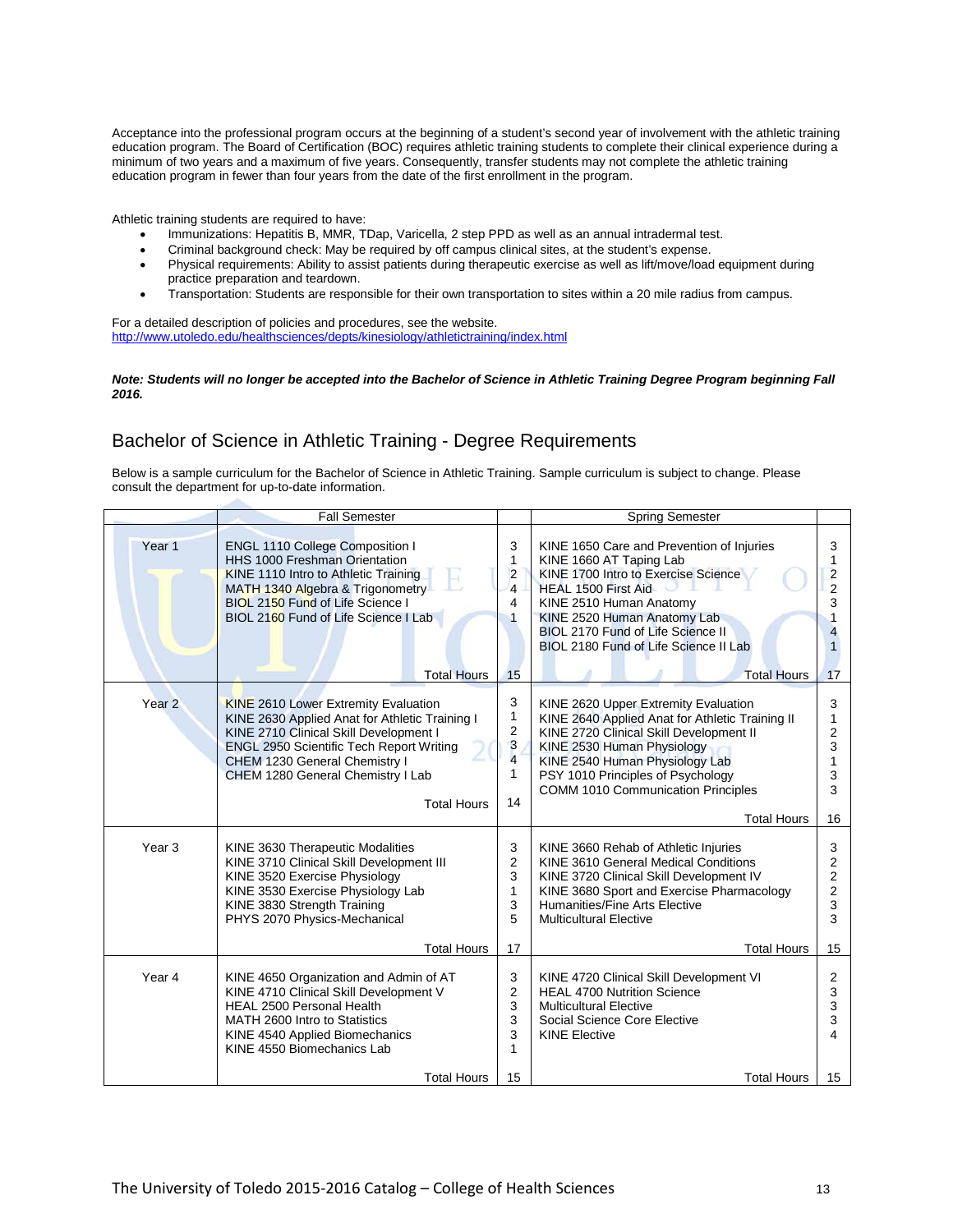## **Exercise Science Programs**

The Bachelor of Science degree in exercise science (B.S.E.S.) is designed for students who want to study the anatomical, physiological, biomechanical and psychological bases of human physical performance. The curriculum has a strong foundation in the natural sciences; students have the opportunity to specialize in one of the following areas: human performance and health fitness, pre-occupational therapy, pre-physical therapy, and pre-physician assistant. Many students use the degree as a steppingstone to graduate education in exercise science, medicine and other allied health fields such as physical therapy and occupational therapy.

Additional information about the Bachelor of Science in exercise science degree can be found at the department's web site at [www.utoledo.edu/hshs/kinesiology/undergradprograms.html](http://www.utoledo.edu/hshs/kinesiology/undergradprograms.html)

## Bachelor of Science in Exercise Science Degree Requirements

Students should follow and complete the degree requirements as displayed in the exercise science program of study charts.

#### Human Performance and Fitness Promotion

Many exercise science students are interested in applying their interest and expertise in human physical performance to the prevention and treatment of disease and disability of the enhancement of health and fitness, and to the facilitation of sport performance through training and conditioning. The B.S.E.S. concentration in human performance and health fitness is designed for these students. Beyond the required exercise science courses, these students take additional course work that focuses on the use of exercise and exercise testing in the diagnosis and treatment of cardiovascular and metabolic diseases, reduced muscle strength and endurance tolerance. Students in this concentration will focus on the development of exercise programs that are designed to enhance health, general fitness and exercise performance.

In addition to a practicum and two internships, many students complete one or more of the certification programs offered by organizations such as the American College of Sports Medicine and the National Strength and Conditioning Association. These certifications, in combination with the student's academic training, provide excellent credentials for employment in fitness/wellness programs, cardiovascular rehabilitation, as well as many commercial fitness facilities.

#### Requirements

- Immunizations: Hepatitis B, Rubella, Rubeola, Varicella (Chikenpox), Mumps, Tetanus/Diphtheria or Teanus, Diphtheria and Acellular Pertussis, Tuberculosis, Flu Vaccination within past 12 months.
- Certification in CPR
- Criminal background check: required
- Physical requirements: must be able to move, lift or carry equipment weighing up to 50 lbs., push equipment up to 600 lbs., and lift/assist clients up to 300 lbs. with assistance. Must have full range of body motion and eye/hand coordination. Required to have corrected vision and hearing to normal range.
- Transportation: Students must provide own transportation to sites up to 100 mile radius

#### Technical Skills

- Speech, Vision and Hearing Demands: Be able to interact and communicate effectively
- Physical Demands: Performance of appropriate exercise recommendations involves standing, walking, and moving of heavy exercise equipment.
- Mental Demands: Must possess the emotional health required for full utilization of intellectual abilities (appropriate medical judgment)

#### Bachelor of Science in Exercise Science – Human Performance and Fitness Promotion Requirements

Below is a sample curriculum for the Bachelor of Science in Exercise Science. Sample curriculum is subject to change. Please consult the department for up-to-date information.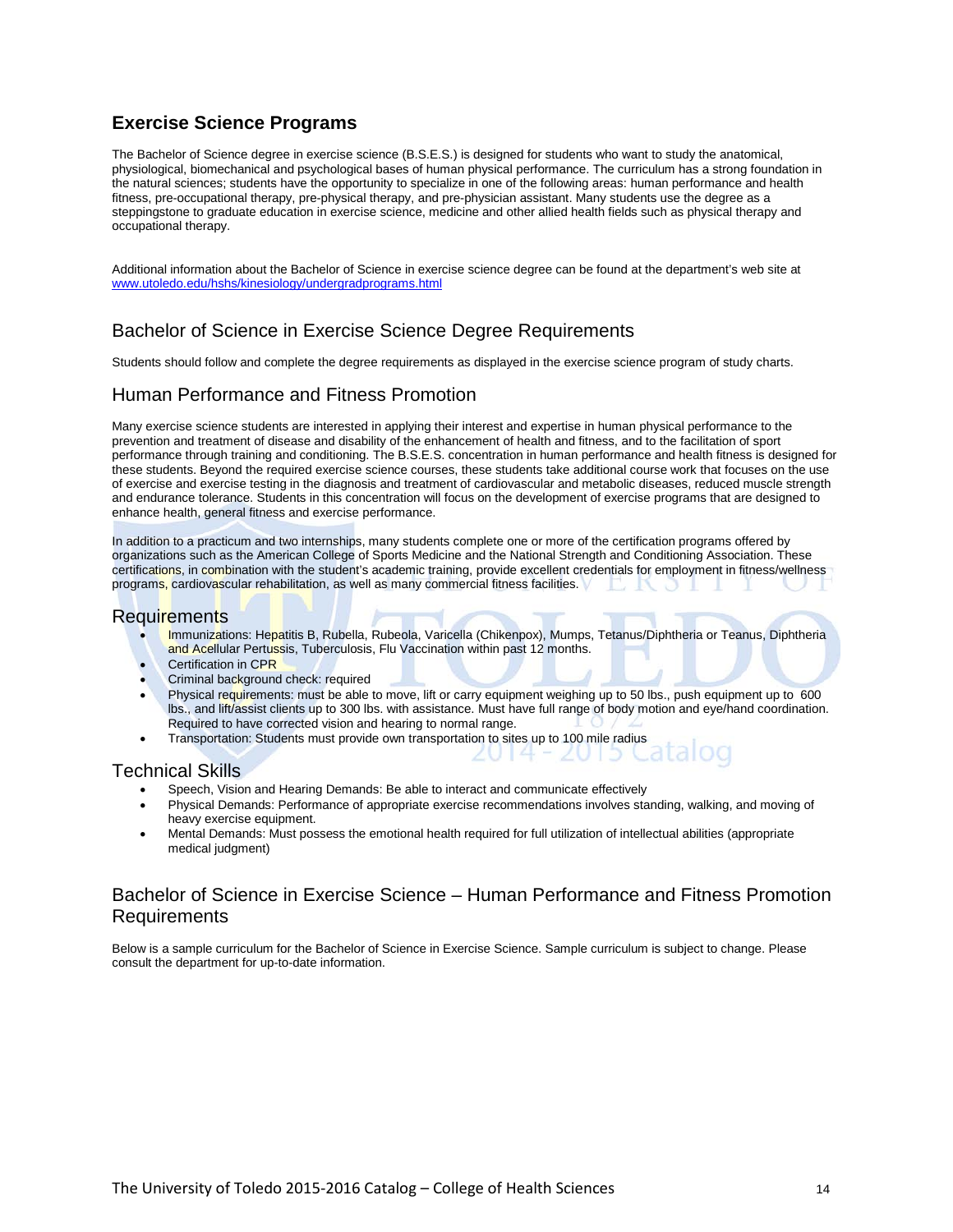| Year <sub>1</sub><br>BIOL 2150 Fund of Life Sciences I<br>4<br>3<br>+KINE 2510 Human Anatomy<br>+KINE 2520 Human Anatomy Lab<br>BIOL 2160 Fund of Life Sciences I Lab<br>1<br>3<br><b>ENGL 2950 Scientific Tech Report Writing</b><br><b>ENGL 1110 College Composition I</b><br>3<br>HHS 1000 Freshman Orientation<br>1<br><b>HEAL 1800 Medical Terminology</b><br>3<br>$\overline{2}$<br>Humanities/Fine Arts Elective<br>3<br>KINE 1700 Intro to Exercise Science<br>5<br>3<br>Social Science Core Elective<br>MATH 1340 Algebra & Trigonometry<br><b>Total Hours</b><br>16<br><b>Total Hours</b><br>16<br>Year <sub>2</sub><br>3<br>+KINE 3240 Conc of EXSC Fit and Heal Strat (FL)<br>CHEM 1230 General Chemistry I<br>4<br>3<br>CHEM 1280 General Chemistry I Lab<br>Multicultural Non Western Elective<br>3<br>KINE 2530 Human Physiology<br>KINE 4540 Biomechanics<br>3<br>KINE 2540 Human Physiology Lab<br>1<br>KINE 4550 Biomechanics Lab<br>PHYS 2070 General Physics I (FL)<br>5<br>KINE 2580 Human Patho for Health Care<br>3<br>3<br>COMM 2840 Interpersonal Communication<br>15<br><b>Total Hours</b><br><b>Total Hours</b><br>15<br>3<br>Year <sub>3</sub><br>3<br>+KINE 3850 Cardiac Dysrythmias Inter (FL)<br><b>HEAL 4700 Nutritional Science</b><br>3<br>+KINE 3860 Cardiac Dysrythimia Inter Lab (FL)<br>1<br>+KINE 4850 Clinical Exercise Testing (SP)<br>+KINE 3830 Prin Stren and Condition (FL)<br>3<br>+KINE 4860 Clinical Exercise Testing Lab (SP)<br>1<br>3<br>+KINE 3620 Prof Respon in Fit Ind (FL)<br>+KINE 3680 EXSC & Sport Pharmacology (SP)<br>3<br>3<br>+KINE 4830 Prin of Endurance Cond (FL)<br>3<br>3000/4000 level elective<br>3<br>3<br><b>Multicultural US Diversity</b><br>3000/4000 level elective<br><b>Total Hours</b><br>16<br><b>Total Hours</b><br>16<br>Year <sub>4</sub><br><b>+KINE 4640 Neuro/Patho Foundations</b><br>3<br>+KINE 4840 Fitness Internship II (SP)<br>4<br>$\overline{4}$<br>+KINE 3950 Research Design in EXSC (SP)<br>3<br>+KINE 4140 Fitness Internship I (FL) | <b>Fall Semester</b> | <b>Spring Semester</b> |  |
|----------------------------------------------------------------------------------------------------------------------------------------------------------------------------------------------------------------------------------------------------------------------------------------------------------------------------------------------------------------------------------------------------------------------------------------------------------------------------------------------------------------------------------------------------------------------------------------------------------------------------------------------------------------------------------------------------------------------------------------------------------------------------------------------------------------------------------------------------------------------------------------------------------------------------------------------------------------------------------------------------------------------------------------------------------------------------------------------------------------------------------------------------------------------------------------------------------------------------------------------------------------------------------------------------------------------------------------------------------------------------------------------------------------------------------------------------------------------------------------------------------------------------------------------------------------------------------------------------------------------------------------------------------------------------------------------------------------------------------------------------------------------------------------------------------------------------------------------------------------------------------------------------------------------------------------------------------------------------------------------------------------------------------------|----------------------|------------------------|--|
|                                                                                                                                                                                                                                                                                                                                                                                                                                                                                                                                                                                                                                                                                                                                                                                                                                                                                                                                                                                                                                                                                                                                                                                                                                                                                                                                                                                                                                                                                                                                                                                                                                                                                                                                                                                                                                                                                                                                                                                                                                        |                      |                        |  |
|                                                                                                                                                                                                                                                                                                                                                                                                                                                                                                                                                                                                                                                                                                                                                                                                                                                                                                                                                                                                                                                                                                                                                                                                                                                                                                                                                                                                                                                                                                                                                                                                                                                                                                                                                                                                                                                                                                                                                                                                                                        |                      |                        |  |
|                                                                                                                                                                                                                                                                                                                                                                                                                                                                                                                                                                                                                                                                                                                                                                                                                                                                                                                                                                                                                                                                                                                                                                                                                                                                                                                                                                                                                                                                                                                                                                                                                                                                                                                                                                                                                                                                                                                                                                                                                                        |                      |                        |  |
|                                                                                                                                                                                                                                                                                                                                                                                                                                                                                                                                                                                                                                                                                                                                                                                                                                                                                                                                                                                                                                                                                                                                                                                                                                                                                                                                                                                                                                                                                                                                                                                                                                                                                                                                                                                                                                                                                                                                                                                                                                        |                      |                        |  |
|                                                                                                                                                                                                                                                                                                                                                                                                                                                                                                                                                                                                                                                                                                                                                                                                                                                                                                                                                                                                                                                                                                                                                                                                                                                                                                                                                                                                                                                                                                                                                                                                                                                                                                                                                                                                                                                                                                                                                                                                                                        |                      |                        |  |
| HEAL 4750 Obes and Eat Disorders (FL)<br>3<br>KINE 4210 Exsc Fac Management (SP)<br>3<br>3<br>+KINE 3520 Applied Exercise Physiology<br>Social Science<br>3<br>3<br>+KINE 3530 Exercise Physiology Lab<br>Elective                                                                                                                                                                                                                                                                                                                                                                                                                                                                                                                                                                                                                                                                                                                                                                                                                                                                                                                                                                                                                                                                                                                                                                                                                                                                                                                                                                                                                                                                                                                                                                                                                                                                                                                                                                                                                     |                      |                        |  |
| <b>Total Hours</b><br>16<br><b>Total Hours</b><br>14<br>+ Indicates that a "C" or better is required in this course                                                                                                                                                                                                                                                                                                                                                                                                                                                                                                                                                                                                                                                                                                                                                                                                                                                                                                                                                                                                                                                                                                                                                                                                                                                                                                                                                                                                                                                                                                                                                                                                                                                                                                                                                                                                                                                                                                                    |                      |                        |  |

Courses noted with FL or SP are only offered in those semesters

# $18/2$ 2014 - 2015 Catalog

## Pre-Occupational Therapy

## Bachelor of Science in Exercise Science – Pre-Occupational Therapy Requirements

Below is a sample curriculum for the Bachelor of Science in Exercise Science (Pre-Occupational Therapy). Sample curriculum is subject to change. Please consult the department for up-to-date information.

|        | <b>Fall Semester</b>                                                                                                                                                                                                  |                               | <b>Spring Semester</b>                                                                                                                                                                                                  |    |
|--------|-----------------------------------------------------------------------------------------------------------------------------------------------------------------------------------------------------------------------|-------------------------------|-------------------------------------------------------------------------------------------------------------------------------------------------------------------------------------------------------------------------|----|
| Year 1 | BIOL 2150 Fund of Life Science I<br>BIOL 2160 Fund of Life Science I Lab<br>MATH 1340 Algebra & Trigonometry<br>KINE 1700 Intro to Exercise Science<br>HHS 1000 Freshman Orientation<br>Humanities/Fine Arts Elective | 4<br>4<br>$\overline{2}$<br>3 | BIOL 2170 Fund of Life Science II<br>BIOL 2180 Fund of Life Science II Lab<br>PSY 1010 Principles of Psychology<br>OCCT 2550 Purposeful Living Role OT<br>HEAL 1500 First Aid<br><b>ENGL 1110 College Composition I</b> |    |
|        | Total Hours                                                                                                                                                                                                           | 15                            | <b>Total Hours</b>                                                                                                                                                                                                      | 16 |
| Year 2 | CHEM 1230 General Chemistry I<br>CHEM 1280 General Chemistry I Lab<br>KINE 2510 Human Anatomy<br>KINE 2520 Anatomy Lab<br><b>ENGL 2950 Scientific Tech Report Writing</b><br>Social Science Core Elective             | 4<br>3<br>3<br>3              | HEAL 1800 Medical Terminology<br>CHEM 1240 General Chemistry II<br>CHEM 1290 General Chemistry II Lab<br>KINE 2530 Human Physiology<br>KINE 2540 Human Physiology Lab<br>SOC 1010 Intro to Sociology                    |    |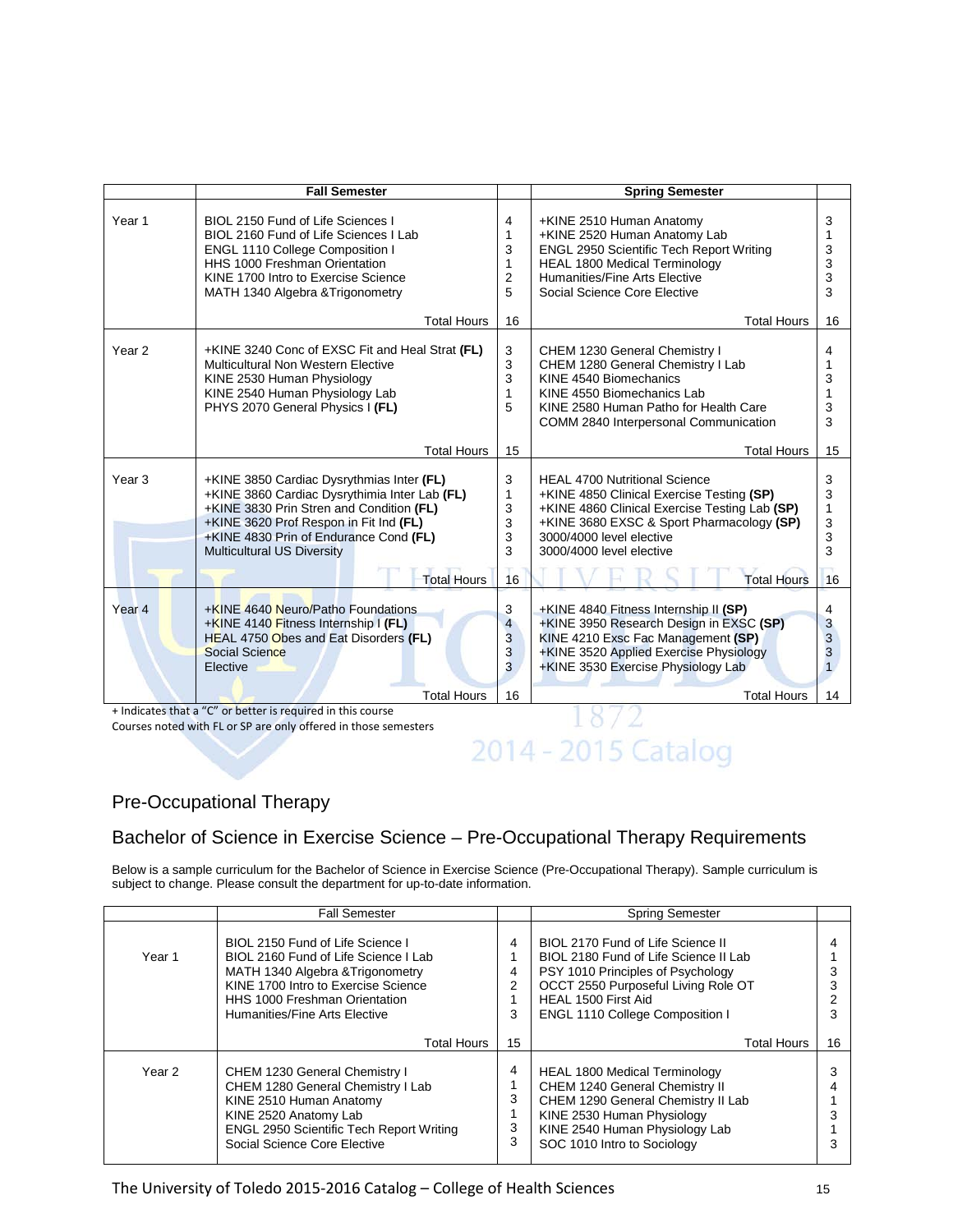|        | Total Hours                                                                                                                                                                                                                                    | 15                          | <b>Total Hours</b>                                                                                                                                                                                    | 15 |
|--------|------------------------------------------------------------------------------------------------------------------------------------------------------------------------------------------------------------------------------------------------|-----------------------------|-------------------------------------------------------------------------------------------------------------------------------------------------------------------------------------------------------|----|
| Year 3 | KINE 2960 Growth, Devel & Motor Lng<br>KINE 3520 Applied Exercise Physiology<br>KINE 3530 Exercise Physiology Lab<br>PHYS 2070 General Physics I<br>KINE 2580 Pathophysiology                                                                  | 4<br>3<br>5<br>3            | COMM 3840<br>PSY 2200 Abnormal Psychology<br><b>Multicultural Elective</b><br>KINE 3680 Exercise and Sport Pharm<br>HHS 2/4980 PMD Clinical                                                           |    |
|        | Total Hours                                                                                                                                                                                                                                    | 16                          | <b>Total Hours</b>                                                                                                                                                                                    | 16 |
| Year 4 | KINE 4540 Applied Biomechanics<br>KINE 4550 Applied Biomechanics Lab<br>KINE 3240 Conc of EXSC Fit and Heal Strat<br><b>RESM 4100 Educational Statistics</b><br>PSY 2510 Lifespan Developmental Psychology<br>KINE 3200 Advanced Human Anatomy | 3<br>3<br>3<br>3<br>3<br>16 | <b>HEAL 4700 Nutritional Science</b><br>HEAL 4560 Health Problems of Aging<br>KINE 3950 Research Design in EXSC<br><b>Multicultural Elective</b><br>KINE 4640 Neuro and Patho of Rehab<br>Total Hours | 15 |

## Pre-Physical Therapy

The pre-physical therapy concentration provides students with the opportunity to complete the B.S.E.S. degree and prepare for admission into a graduate entry-level physical therapy program. The curriculum provides a mix of science and health related courses and clinical experiences that are intended to provide the ideal preparation for admission into the university's doctor in physical therapy program, as well as meet the admission requirements for similar programs across the country. Many students who complete the program will apply for admission to The University of Toledo's Doctor in Physical Therapy program, which has long been affiliated with this program. All physical therapy programs involve a competitive admission process. Thus, completion of the pre-physical therapy option at UT does not guarantee acceptance to a physical therapy program.

## Bachelor of Science in Exercise Science - Pre-Physical Therapy Requirements

|                   | <b>Fall Semester</b>                                                                                                                                                                                                                   |                                         | <b>Spring Semester</b>                                                                                                                                                                                    |                                         |
|-------------------|----------------------------------------------------------------------------------------------------------------------------------------------------------------------------------------------------------------------------------------|-----------------------------------------|-----------------------------------------------------------------------------------------------------------------------------------------------------------------------------------------------------------|-----------------------------------------|
| Year <sub>1</sub> | <b>BIOL 2150 Fund of Life Science I</b><br>BIOL 2160 Fund of Life Science I Lab<br>MATH 1340 Algebra & Trigonometry<br>KINE 1700 Intro to Exercise Science<br>HHS 1000 Freshman Orientation<br>Humanities/Fine Arts Elective           | 4<br>1<br>5<br>$\overline{2}$<br>1<br>3 | BIOL 2170 Fund of Life Science II<br>BIOL 2180 Fund of Life Science II Lab<br>PSY 1010 Principles of Psychology<br>HHS 2980 PMD Clinical<br>HEAL 1500 First Aid<br><b>ENGL 1110 College Composition I</b> | 4<br>1<br>3<br>3<br>$\overline{c}$<br>3 |
|                   | <b>Total Hours</b>                                                                                                                                                                                                                     | 16                                      | <b>Total Hours</b>                                                                                                                                                                                        | 16                                      |
| Year <sub>2</sub> | CHEM 1230 General Chemistry I<br>CHEM 1280 General Chemistry I Lab<br>KINE 2510 Human Anatomy<br>KINE 2520 Anatomy Lab<br>ENGL 2950 Scientific Tech Report Writing<br>Social Science Core Elective                                     | 4<br>1<br>3<br>1<br>3<br>3              | <b>HEAL 1800 Medical Terminology</b><br>CHEM 1240 General Chemistry II<br>CHEM 1290 General Chemistry II Lab<br>KINE 2530 Human Physiology<br>KINE 2540 Human Physiology Lab<br>Multicultural Flective    | 3<br>4<br>3<br>3                        |
|                   | <b>Total Hours</b>                                                                                                                                                                                                                     | 15                                      | <b>Total Hours</b>                                                                                                                                                                                        | 15                                      |
| Year <sub>3</sub> | KINE 2960 Growth, Devel & Motor Lng<br>KINE 3520 Applied Exercise Physiology<br>KINE 3530 Exercise Physiology Lab<br>PHYS 2070 General Physics I<br>PSY 2200, 2510 or 2700<br><b>Total Hours</b>                                       | 4<br>3<br>1<br>5<br>3<br>16             | COMM 3840 or 1010<br>PHYS 2080 Physics II<br>KINE 4620 Therapeutic Kinesiology<br>KINE 2580 Pathophysiology<br><b>Total Hours</b>                                                                         | $3 - 4$<br>5<br>3<br>3<br>$14 -$<br>15  |
| Year 4            | KINE 4540 Applied Biomechanics<br>KINE 4550 Applied Biomechanics Lab<br><b>RESM 4100 Educational Statistics</b><br>HEAL 4560 Health Problems of Aging<br>KINE 3240 Conc of EXSC Fit and Heal Strat<br>KINE 3200 Advanced Human Anatomy | 3<br>1<br>3<br>3<br>3<br>3              | <b>HEAL 4700 Nutrition Science</b><br>KINE 4640 Neuro and Patho of Rehab<br>KINE 3950 Research Design in EXSC<br><b>Multicultural Elective</b><br>Pre-PT Elective                                         | 3<br>3<br>3<br>3<br>3                   |

Below is a sample curriculum for the Bachelor of Science in Exercise Science Pre-Physical Therapy). Sample curriculum is subject to change. Please consult the department for up-to-date information.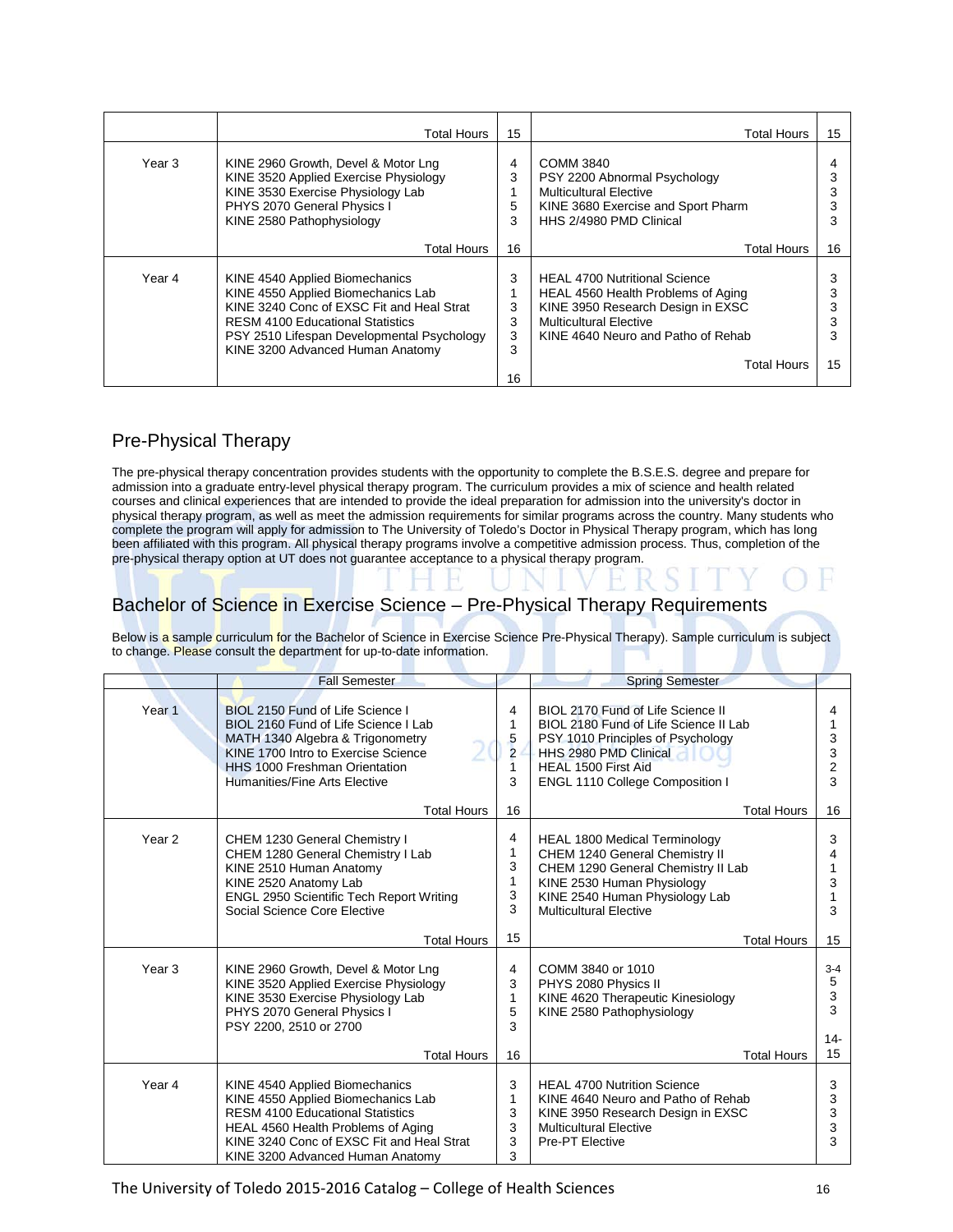| Total Hours | 16 | Total Hours I                                                                                                                 |  |
|-------------|----|-------------------------------------------------------------------------------------------------------------------------------|--|
|             |    | Pre-PT Electives include: KINE 3730 Fitness Asses & Programming, KINE 4850 Clinical Exercise Test and Prog, KINE 4860 Clin Ex |  |

Test and Prog Lab, KINE 4940 Pre-PT Internship, KINE 4990 Independent Study in Exer Sci, or other by approval of an adviser. General Electives as needed to meet the 124 credit hour graduation requirement. Fall Semester **Spring Semester** Spring Semester

## Pre-Physician Assistant

Students planning to enter a physician assistant program after graduation should identify the programs to which they may apply. The specific admission requirements for those programs should be determined. If the requirements are not already among the required courses, they should be included among the supporting electives.

## Bachelor of Science in Exercise Science – Pre-Physician Assistant Requirements

|                   | <b>Fall Semester</b>                                                                                                                                                                                                                                 |                                                                                | <b>Spring Semester</b>                                                                                                                                                                                                                                  |                                               |
|-------------------|------------------------------------------------------------------------------------------------------------------------------------------------------------------------------------------------------------------------------------------------------|--------------------------------------------------------------------------------|---------------------------------------------------------------------------------------------------------------------------------------------------------------------------------------------------------------------------------------------------------|-----------------------------------------------|
| Year 1            | BIOL 2150 Fund of Life Science I<br>BIOL 2160 Fund of Life Science I Lab<br>MATH 1340 Algebra & Trigonometry<br>KINE 1700 Intro to Exercise Science<br>HHS 1000 Freshman Orientation<br><b>ENGL 1110 College Composition I</b><br><b>Total Hours</b> | 4<br>1<br>4<br>2<br>1<br>3<br>15                                               | BIOL 2170 Fund of Life Science II<br>BIOL 2180 Fund of Life Science II Lab<br>PSY 1010 Principles of Psychology<br><b>HEAL 1800 Medical Terminology</b><br>HEAL 1500 First Aid<br><b>ENGL 2950 Scientific Tech Report Writing</b><br><b>Total Hours</b> | 4<br>1<br>3<br>3<br>$\overline{2}$<br>3<br>16 |
|                   |                                                                                                                                                                                                                                                      |                                                                                |                                                                                                                                                                                                                                                         |                                               |
| Year <sub>2</sub> | CHEM 1230 General Chemistry I<br>CHEM 1280 General Chemistry I Lab<br>KINE 2510 Human Anatomy<br>KINE 2520 Anatomy Lab<br>KINE 2960 Growth, Devel & Motor Lng<br><b>Humanities/Fine Arts Elective</b><br><b>Total Hours</b>                          | 4<br>$\overline{1}$<br>3<br>$\mathbf{1}$<br>$\overline{\mathbf{4}}$<br>3<br>16 | CHEM 1240 General Chemistry II<br>CHEM 1290 General Chemistry II Lab<br>KINE 2530 Human Physiology<br>KINE 2540 Human Physiology Lab<br>KINE 3240 Conc of EXSC Fit and Heal Strat<br>PSY 2510 Lifespan Developmental Psychology<br><b>Total Hours</b>   | 4<br>3<br>1<br>3<br>3<br>15                   |
| Year <sub>3</sub> | CHEM 2410 Organic Chemistry I<br>CHEM 2460 Organic Chemistry I Lab<br>BIOL 3030 Cell Biology<br>Social Science Core Elective<br>PHIL 3370 Medical Ethics<br>KINE 2590 Microbiology and Infectious Dis<br><b>Total Hours</b>                          | 3<br>1<br>3<br>3<br>3<br>3<br>15                                               | COMM 2840 Interpersonal Communication<br><b>BIOL 4030 Microbiology</b><br>BIOL 4040 Microbiology Lab<br><b>Multicultural Elective</b><br>KINE 3520 Applied Exercise Physiology<br>KINE 3530 Applied Exercise Physiology Lab<br><b>Total Hours</b>       | 3<br>3<br>1<br>3<br>3<br>1<br>14              |
| Year 4            | KINE 3850 Cardiac Dysrythmias Interpret.<br>KINE 3860 Cardiac Dysrythmias Interpret Lab<br>KINE 3200 Advanced Human Anatomy<br><b>RESM 4100 Educational Statistics</b><br>PHYS 2070 General Physics I                                                | 3<br>$\mathbf{1}$<br>3<br>3<br>5                                               | <b>HEAL 4700 Nutritional Science</b><br>KINE 4540 Applied Biomechanics<br>KINE 4550 Applied Biomechanics Lab<br>KINE 4850 Clinical EXSC Testing<br>KINE 4860 Clinical EXSC Testing Lab<br>Pre-PA Elective                                               | 3<br>3<br>1<br>3<br>1<br>4                    |
|                   | <b>Total Hours</b>                                                                                                                                                                                                                                   | 15                                                                             | <b>Total Hours</b>                                                                                                                                                                                                                                      | 15                                            |

## Pre-Medicine

Students planning to enter medical school after graduation should identify the programs to which they may apply. The specific admission requirements for those programs should be determined. If the requirements are not already among the required courses, they should be included among the supporting electives.

Bachelor of Science in Exercise Science – Pre-Medicine Requirements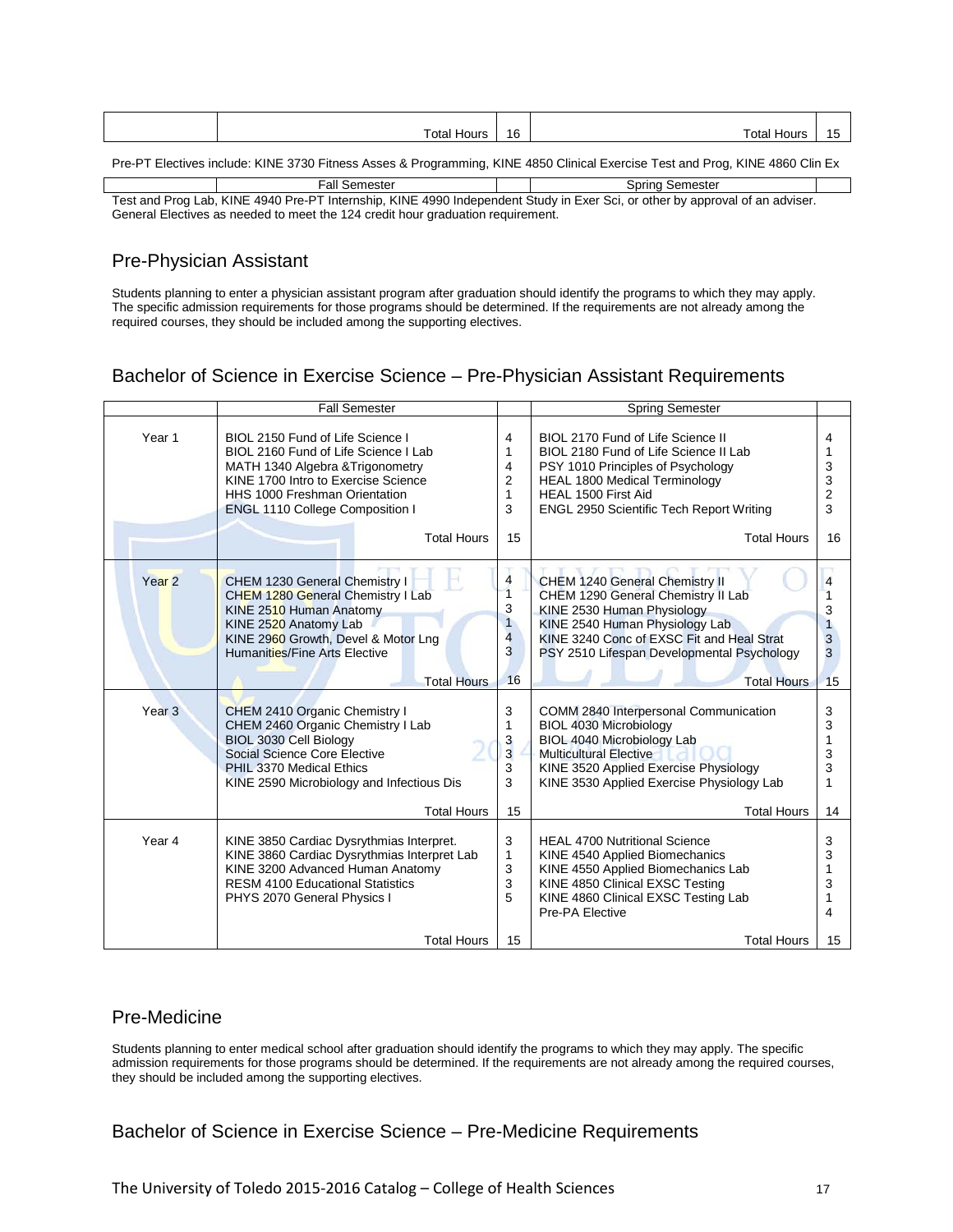| Year 1            | BIOL 2150 Fund of Life Science I<br>BIOL 2160 Fund of Life Science I Lab<br><b>CHEM 1230 General Chemistry I</b><br>CHEM 1280 General Chemistry I Lab<br>MATH 1340 Algebra & Trigonometry<br>HHS 1000 Freshman Orientation                             | 4<br>1<br>4<br>1<br>5<br>1      | BIOL 2170 Fund of Life Science II<br>BIOL 2180 Fund of Life Science II Lab<br><b>CHEM 1240 General Chemistry II</b><br>CHEM 1290 General Chemistry II Lab<br>ENGL 1110 College Composition I<br>KINE 1700 Intro to Exercise Science | 4<br>1<br>4<br>1<br>3<br>$\overline{2}$ |
|-------------------|--------------------------------------------------------------------------------------------------------------------------------------------------------------------------------------------------------------------------------------------------------|---------------------------------|-------------------------------------------------------------------------------------------------------------------------------------------------------------------------------------------------------------------------------------|-----------------------------------------|
|                   | <b>Total Hours</b>                                                                                                                                                                                                                                     | 16                              | <b>Total Hours</b>                                                                                                                                                                                                                  | 15                                      |
| Year <sub>2</sub> | CHEM 2410 Organic Chemistry I<br>CHEM 2460 Organic Chemistry I Lab<br>KINE 2510 Human Anatomy<br>KINE 2520 Anatomy Lab<br><b>ENGL 2950 Scientific Tech Report Writing</b><br><b>HEAL 1800 Medical Terminology</b><br>PSY 1010 Principles of Psychology | 3<br>1<br>3<br>1<br>3<br>3<br>3 | CHEM 2420 Organic Chemistry II<br>CHEM 2740 Organic Chemistry II Lab<br>KINE 2530 Human Physiology<br>KINE 2540 Human Physiology Lab<br>KINE 2590 Microbiology and Infect Dis.<br>PSY 2510 Lifespan Developmental Psychology        | 3<br>1<br>3<br>1<br>3<br>3              |
|                   | <b>Total Hours</b>                                                                                                                                                                                                                                     | 17                              | <b>Total Hours</b>                                                                                                                                                                                                                  | 14                                      |
| Year <sub>3</sub> | KINE 3200 Advanced Human Anatomy<br>KINE 2580 Human Pathophys for Heal Care<br>PHIL 3370 Medical Ethics<br>PHYS 2070 General Physics I (FL or SSI)<br>CHEM 3510 Biochemistry                                                                           | 3<br>3<br>3<br>5<br>3           | KINE 3520 Applied Exercise Physiology<br>KINE 3530 Exercise Physiology Lab<br>KINE 3950 Research Design in EXSC (SP)<br><b>RESM 4100 Educational Statistics</b><br>PHYS 2080 General Physics II (SP or SSII)                        | 3<br>1<br>3<br>3<br>5                   |
|                   | <b>Total Hours</b>                                                                                                                                                                                                                                     | 17                              | <b>Total Hours</b>                                                                                                                                                                                                                  | 15                                      |
| Year <sub>4</sub> | KINE 4540 Applied Biomechanics<br>KINE 4550 Applied Biomechanics Lab<br>KINE 3850 Cardiac Dysrythmia Interpret.<br>KINE 3860 Cardiac Dysrythmia Iterpret. Lab<br><b>Multicultural Elective</b><br><b>Humanities/Fine Arts Elective</b>                 | 3<br>1<br>3<br>1<br>3<br>3      | <b>HEAL 4700 Nutritional Science</b><br>KINE 4850 Clinical EXSC Testing<br>KINE 4860 Clinical EXSC Testing Lab<br>Social Science<br><b>COMM 2840</b><br><b>Multicultural Elective</b>                                               | 3<br>3<br>3<br>3<br>3                   |
|                   | <b>Total Hours</b>                                                                                                                                                                                                                                     | 14                              | <b>Total Hours</b>                                                                                                                                                                                                                  | 16                                      |

\*Biology, Chemistry, and Math placement can alter this sequence\*

\*\*Please be aware that requirements for Medical Schools may vary. It is your responsibility to make sure you have completed all pre-requisites for the Medical programs you plan to apply to.\*\* -2015 Catalog

#### Minor in Exercise Science

A minor in exercise science is offered by the department of kinesiology to provide students from other departments across the University with the opportunity to gain experience in this area. The minor requires 22 credits of course work, including required lecture and lab courses in human anatomy, physiology, exercise physiology, and biomechanics, as well as elective courses taken from a variety of areas within exercise science. Students interested in completing the minor in exercise science should contact the department's academic adviser for additional information.

Required – 18 hours

| <b>Required Course</b>                          | Hours |
|-------------------------------------------------|-------|
| KINE 1700 Introduction to Exercise Science      | 2     |
| KINE 2510 Human Anatomy*                        | 3     |
| KINE 2520 Human Anatomy Lab*                    | 1     |
| KINE 2530 Human Physiology*                     | 3     |
| KINE 2540 Human Physiology Lab*                 | 1     |
| KINE 3520 Applied Exercise Physiology           | 3     |
| KINE 3530 Applied Exercise Physiology Lab       | 1     |
| KINE 4540 Applied Biomechanics                  | 3     |
| KINE 4550 Applied Biomechanics Lab              | 1     |
| Electives – 6 hours                             |       |
| KINE 1110 Introduction to Athletic Training     | 2     |
| KINE 2580 Human Pathophysiology for Health Care | 3     |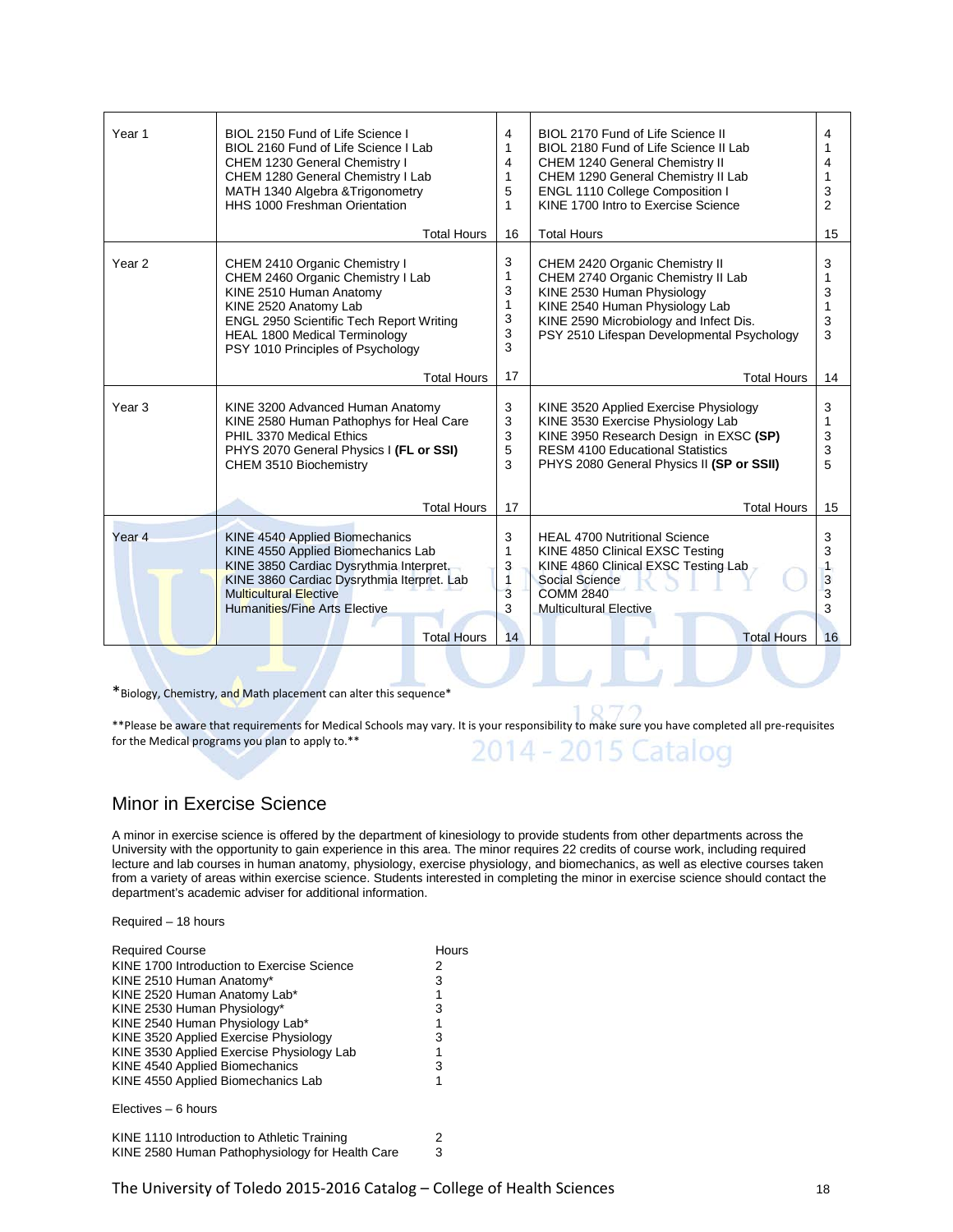| KINE 2590 Microbiology and Infectious Diseases   | 3   |
|--------------------------------------------------|-----|
| KINE 3240 Concepts of Exercise, Fitness & Health | 2   |
| KINE 3680 Sport and Exercise Pharmacology        | 2   |
| KINE 3850 Cardiac Dysrhythmia Interpretation     | 3   |
| KINE 3860 Cardiac Dysrhythmia Interpretation Lab | 1   |
| KINE 4850 Clinical Exercise Testing              | 3   |
| KINE 4860 Clinical Exercise Testing Lab          | 1   |
| KINE 4900 Independent Study                      | 1-3 |

\*Courses can be waived if the student has successfully completed comparable anatomy and physiology course work in another department within or outside The University of Toledo.

Students will be required to meet all of the prerequisites and co-requisites for the elective courses in the minor.

## **Respiratory Care Program**

Respiratory care is an allied health specialty. Respiratory care practitioners work with physicians in the treatment, management, control, diagnostic evaluation and care of patients with diseases and abnormalities associated with the cardiopulmonary system.

Respiratory therapists treat a diverse group of patients ranging from newborn and pediatric patients to adults and the elderly. Disease states or conditions often requiring care include asthma, emphysema, chronic obstructive pulmonary disease (COPD), pneumonia, cystic fibrosis, acute and infantile respiratory distress syndrome as well as conditions brought on by shock, trauma or post-operative surgical complications. Respiratory therapists function in many specialty areas in the hospital, such as newborn labor and delivery, neonatal and pediatric intensive care units, pulmonary function laboratory, sleep laboratory and adult intensive care units. The baccalaureate degree prepares respiratory therapists to deliver respiratory care in the hospital, home and alternative care sites.

The respiratory therapist with an earned baccalaureate is an advanced-level practitioner who is eligible to sit for the national board examination to become a Registered Respiratory Therapist (RRT) as well as take specialty examinations in the areas of Perinatal/pediatrics, Adult Critical Care, Sleep Disorders and and Pulmonary Function Technology.

For additional information please visit the Respiratory Care Website at, http://www.utoledo.edu/healthsciences/depts/kinesiology/respiratorycare/index.html

#### Selective Admissions Requirements

Acceptance into the Professional Division of the Respiratory Care Program is limited due to the number of students who can be accommodated by the faculty and clinical facilities. Once admitted to the University, students must file a separate application for the respiratory care program with the program selective admissions committee through the Office of Student Services. Generally, this occurs during the second semester of the sophomore year. In order to be considered for admission to the Professional Division of the Respiratory Care Program the criteria listed below must be met.

- Complete the following courses (or their equivalent or higher) with a grade of C or better: ENGL 1110 College Composition I; ENGL 1130 College Composition II; HEAL 1800 Medical Terminology; CHEM 1120 Chemistry for Health Sciences; and KINE 2560 Anatomy & Physiology I, and KINE 2460 Anatomy & Physiology I Lab; and KINE 2570 Anatomy & Physiology II, and KINE 2470 Anatomy & Physiology II Lab, Math 1320 (College Algebra), and KINE 2590 (Microbiology and Infectious Diseases).
- Minimum cumulative GPA of 2.5
- In addition to cumulative GPA, the student's GPA in the courses fulfilling the math and science prerequisite course requirements (MATH 1320, CHEM 1120, KINE 2460, 2470, 2560, 2570, and 2590) will be evaluated separately from overall GPA.
- Admission to the Professional Division is based primarily upon the overall GPA and the GPA in math and science prerequisite classes.

#### Requirements for Entry into the Respiratory Care Program

The Respiratory Care Program complies with the American with Disabilities Act (ADA). If a prospective student is unable to meet the required "Functional Abilities/Core Performance Standards," the student may consult with Program faculty and with an Accessibility Specialist from The University of Toledo Office of Accessibility to determine, on a case by case basis, if reasonable accommodations can be made that would permit the student to meet these "Functional Abilities/Core Performance Standards" and thus enter into the program. For a list of "Functional Abilities/Core Performance Standards" please refer to the following webstie: [http://www.utoledo.edu/healthsciences/depts/kinesiology/respiratorycare/pdfs/RESP\\_Functional](http://www.utoledo.edu/healthsciences/depts/kinesiology/respiratorycare/pdfs/RESP_Functional%20Abilities_perf.pdf) Abilities\_perf.pdf

Other requirements for entry in the Program include completion of the following:

- Physical exam form and Fit for Duty Form
- Positive Hepatitis B antibody titer or evidence of completion of 3-shot Hepatitis B vaccination series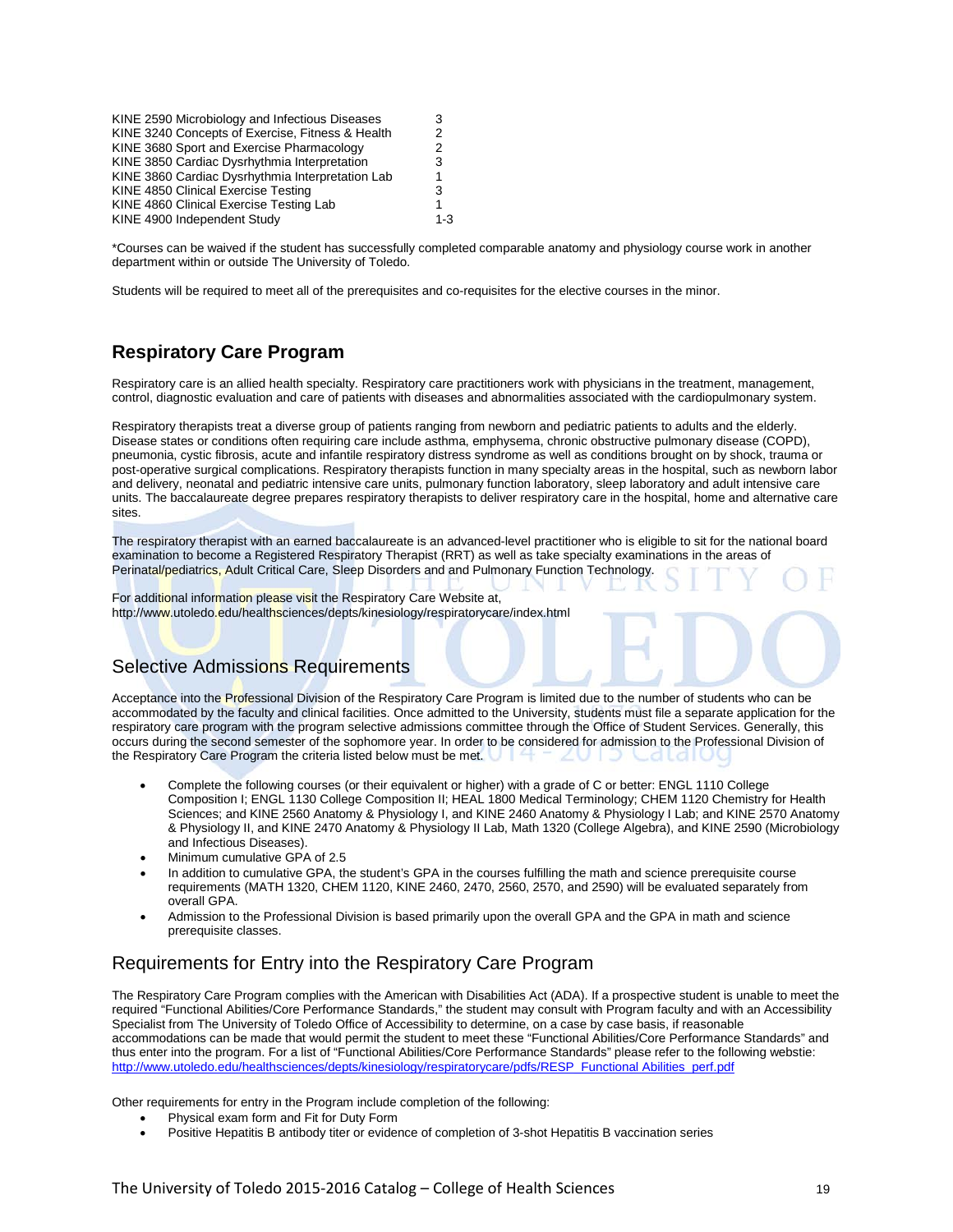- Positive antibody titers for Rubella, Rubeola, Mumps, and Varicella. If titers are not positive, vaccination must be completed
- Tuberculosis 2-step skin test (yearly). If positive, must have negative chest x-ray
- Evidence of tetanus and diphtheria vaccination within last 10 years
- Annual multivalent flu vaccination

## Bachelor of Science in Respiratory Care

Students should follow and complete the degree requirements as displayed in the baccalaureate respiratory care program of study chart.

#### Bachelor of Science in Respiratory Care – Degree Requirements

Below is a sample curriculum for the Bachelor of Science in Respiratory Care. Sample curriculum is subject to change. Please consult the department for up-to-date information.

|                   | <b>Fall Semester</b>                                                                                                                                                                                                |                                                       | <b>Spring Semester</b>                                                                                                                                                                                     |                                     | Summer Sem                                                                                                                   |
|-------------------|---------------------------------------------------------------------------------------------------------------------------------------------------------------------------------------------------------------------|-------------------------------------------------------|------------------------------------------------------------------------------------------------------------------------------------------------------------------------------------------------------------|-------------------------------------|------------------------------------------------------------------------------------------------------------------------------|
| Year 1            | HHS 1000 College Orientation<br>KINE 2560 Anatomy & Physiology I<br>KINE 2460 Anatomy & Physiology I Lab<br>MATH 1320 College Algebra<br><b>HEAL 1800 Medical Terminology</b><br>ENGL 1110 College Comp I           | 1<br>3<br>1<br>3<br>3<br>3                            | ENGL 1130 or higher College Comp II<br>PHIL 1020 Critical Thinking<br>KINE 2570 Anatomy & Physiology II<br>KINE 2570 Anatomy & Physio II Lab<br>CHEM 1120 Chemistry for Health Sci                         | 3<br>3<br>3<br>1<br>4               |                                                                                                                              |
|                   | <b>Total Hours</b>                                                                                                                                                                                                  | 14                                                    | <b>Total Hours</b>                                                                                                                                                                                         | 14                                  |                                                                                                                              |
| Year <sub>2</sub> | KINE 2590 Microbiology & Inf Disease<br>HEAL 3800 Death & Dying<br>CMPT 1100 Computer Info Applications<br><b>Professional Support Elective</b><br><b>Multicultural Elective</b><br><b>Total Hours</b>              | 3<br>3<br>3<br>3<br>3<br>15                           | <b>HEAL 4700 Nutrition Science</b><br>PHIL 3370 Medical Ethics<br>PSY 1010 Intro to Psychology<br><b>Professional Support Elective</b><br><b>Humanities Elective</b><br><b>Total Hours</b>                 | 3<br>3<br>3<br>3<br>3<br>15         | <b>RCBS</b><br>3010Respiratory<br><b>Fundamentals</b><br><b>RCBS 3020</b><br>Respiratory<br>Care Practice<br>(Total Hours 8) |
| Year <sub>3</sub> | RCBS 3110 Resp Care Therapeutics<br>RCBS 3120 Resp Care Practice II<br>RCBS 3130 Cardiopulmonary Diagnos<br><b>Total Hours</b>                                                                                      | 4<br>$\overline{7}$<br>4<br>15                        | RCBS 3210 Resp Care Therapeutics II<br>RCBS 3220 Resp Care Practice III<br>RCBS 3230 Cardiopulmonary Diagn<br>Social Science Elective<br><b>Total Hours</b>                                                | $\overline{4}$<br>7<br>3<br>3<br>17 |                                                                                                                              |
| Year <sub>4</sub> | RCBS 4140 Integrated Clinical Prac I<br>RCBS 4150 Neonatal/Pediatric Res.<br><b>RCBS 4160 Clinical Assessment</b><br>RCBS 4700 Res Analysis in Res Care<br>RCBS 3300 Adv Cardiac Life Support<br><b>Total Hours</b> | $\overline{4}$<br>$\overline{4}$<br>3<br>3<br>1<br>15 | RCBS 4240 Integrated Clinical Prac II<br>RCBS 4510 Resp Care in Alt. Sites<br>RCBS 4800 Issues in Prof Practice<br>RCBS 4810 Prep for Prof Practice<br><b>Multicultural Elective</b><br><b>Total Hours</b> | 3<br>3<br>3<br>1<br>3<br>13         |                                                                                                                              |
|                   |                                                                                                                                                                                                                     |                                                       |                                                                                                                                                                                                            |                                     |                                                                                                                              |

Professional Support Electives – choose 2

HEAL 2500 Personal Health **HEAL 2500 Personal Health Care**<br>HCAR 4510 Medical and Legal Aspects of Health Care HEAL 2700 Community Health HEAL 2700 Community Health Care<br>HCAR 4530 Problem Solving in the Health Care Enviror<br>HCAR 4530 Problem Solving in the Health Care Enviror HEAL 4560 Health Problems of Aging extends the HCAR 4550 Health Care Finance<br>HEAL 4800 Public Health Research & Statistics The RCBS 4740 Polysomnography I HEAL 4800 Public Health Research & Statistics **REAL 4800 Public Health Research & Statistics** RCBS 4740 Polysomnography II<br>HIM 3200 Health Care Resources, Payers & Consumers RCBS 4760 Polysomnography II HIM 3200 Health Care Resources, Payers & Consumers

HCAR 4530 Problem Solving in the Health Care Environment<br>HCAR 4550 Health Care Finance

## Respiratory Care Degree Completion Track (R.R.T. to B.S. R.T.)

The program is designed as a nontraditional track for individuals who have completed an associate's degree in respiratory care and have already earned the Registered Respiratory Therapist (RRT) credential granted by the National Board for Respiratory Care. The program includes upper division professional courses, which are contained in the traditional bachelor's program, but allows for student selection of an area of specialization to enhance professional growth. In addition, the professional support courses encompass many issues in health care and health education that are relevant to the practicing professional.

It is suggested that individuals interested in pursuing this option meet with the Program Director and an academic advisor in the Office of Student Services prior to applying to have prior coursework evaluated for transfer credit to the University of Toledo.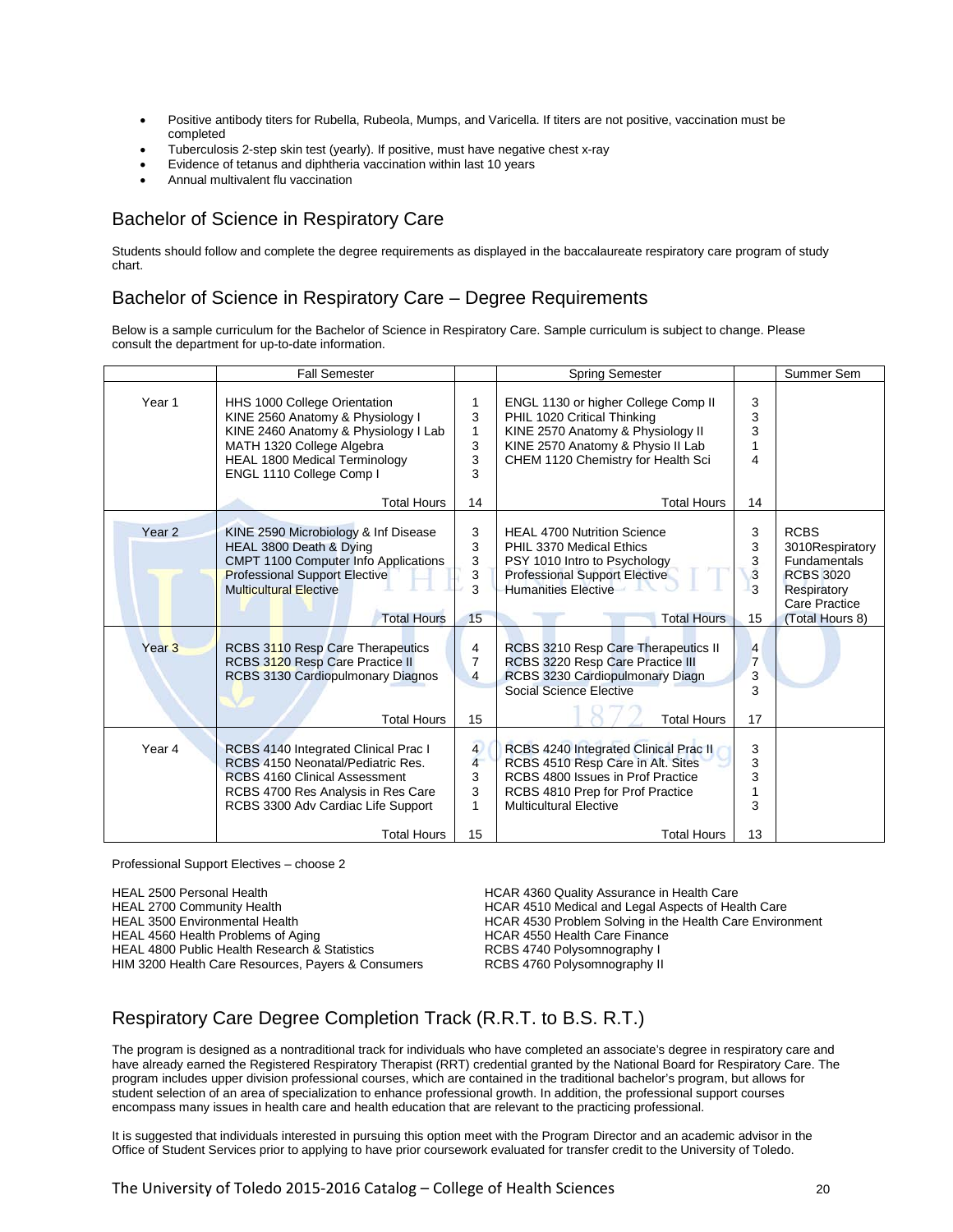#### Bachelor of Science Degree Requirements for Completion Track

To complete the Bachelor of Science degree in respiratory care, a student must take 124 semester hours and maintain a minimum GPA of 2.0 at the University of Toledo. A minimum of 64 hours must be taken at the 2000 to 4000 levels, with a minimum of 32 hours at the 3000 and 4000 levels.

| Requirement<br>University Core Curriculum<br><b>Lower Division Professional Courses</b><br><b>Upper Division Professional Courses</b><br>Required Professional Courses - 7<br>Area of Specialization - 6                                                                                                                                                                                                                                                                                                                                                                                                      | Hours<br>$27 - 30$<br>30-35<br>13                                    |
|---------------------------------------------------------------------------------------------------------------------------------------------------------------------------------------------------------------------------------------------------------------------------------------------------------------------------------------------------------------------------------------------------------------------------------------------------------------------------------------------------------------------------------------------------------------------------------------------------------------|----------------------------------------------------------------------|
| <b>Professional Support Courses</b>                                                                                                                                                                                                                                                                                                                                                                                                                                                                                                                                                                           | 22                                                                   |
| <b>General Electives</b>                                                                                                                                                                                                                                                                                                                                                                                                                                                                                                                                                                                      | $21 - 26$                                                            |
| Minimum total hours                                                                                                                                                                                                                                                                                                                                                                                                                                                                                                                                                                                           | 124                                                                  |
| Required Courses - 7 hours                                                                                                                                                                                                                                                                                                                                                                                                                                                                                                                                                                                    |                                                                      |
| <b>RCBS 4160 Clinical Assessment</b>                                                                                                                                                                                                                                                                                                                                                                                                                                                                                                                                                                          | 3                                                                    |
| RCBS 3300 Advanced Cardiac Life Support                                                                                                                                                                                                                                                                                                                                                                                                                                                                                                                                                                       | 1                                                                    |
| RCBS 4700 Research Analysis in Respiratory Care                                                                                                                                                                                                                                                                                                                                                                                                                                                                                                                                                               | 3                                                                    |
| Area of Specialization – Select a minimum of 6 hours<br>RCBS 4150 Neonatal/Pediatric Respiratory Care<br>RCBS 3230 Cardiopulmonary Diagnostics II<br>RCBS 4510 Respiratory Care in Alternate Sites<br>RCBS 4800 Issues in Professional Practice<br>RCBS 4740 Polysommography I<br>RCBS 4760 Polysommography I<br>Professional Support Courses - 16 hours<br><b>HCAR 4360 Quality Assurance in Health Care</b><br>HCAR 4530 Problem Solving in the Health Care Environ<br><b>HCAR 4510 Medical and Legal Aspects of Health Care</b><br><b>HCAR 4550 Health Care Finance</b><br><b>PHIL 3370 Medical Ethics</b> | 4<br>3<br>3<br>3<br>3<br>3<br>ERSITY<br>$\frac{3}{4}$<br>3<br>3<br>3 |
| Professional Support Electives - 6 hours<br><b>HEAL 3500 Environmental Health</b><br>HEAL 3800 Death and Dying<br>HEAL 4560 Health Problems of Aging<br><b>HEAL 4700 Nutritional Science</b><br><b>HEAL 4800 Public Health Research and Statistics</b><br>HIM 3200 Healthcare Resources, Payers & Consumers                                                                                                                                                                                                                                                                                                   | 3<br>3<br>3<br>1872<br>3<br>$\frac{3}{3}$<br>2015 Catalog            |
| <b>General Electives</b>                                                                                                                                                                                                                                                                                                                                                                                                                                                                                                                                                                                      | $21 - 26$                                                            |

## **Department of Rehabilitation Sciences**

#### **Occupational Therapy Program**

The program in occupational therapy is on the graduate level. Pre-occupational therapy programs are provided in the department of kinesiology and the department of health and recreation professions. In addition, students wishing to explore occupational therapy as a career option should enroll in

OCCT 2550 Purposeful Living: The Role of Occupational Therapy – 3 hours

## **Physical Therapy Program**

The program in physical therapy is provided on the graduate level. The pre-physical therapy program is provided in the department of kinesiology. Students are encouraged to review the admission requirement of the graduate physical therapy program while preparing as an undergraduate student.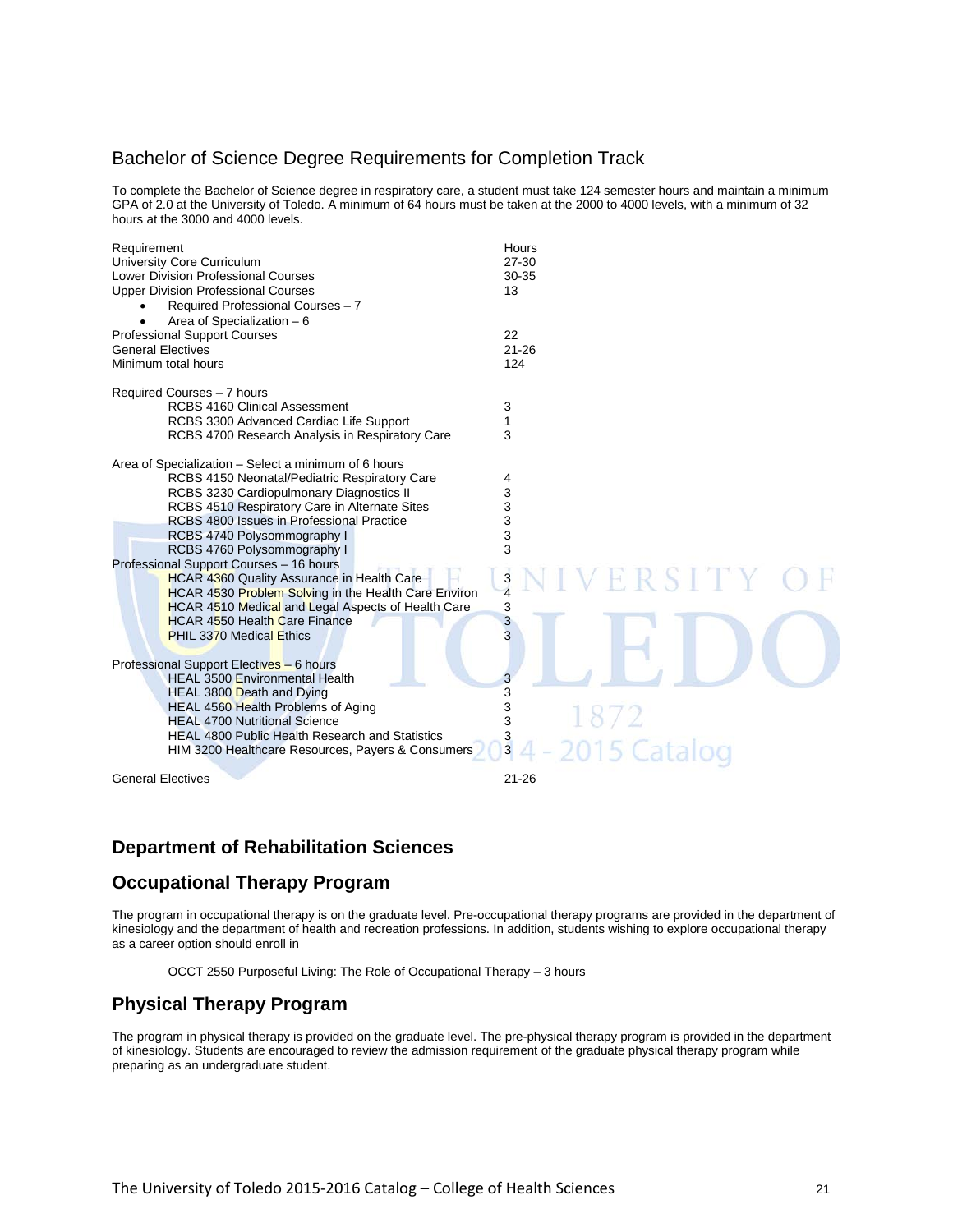## **Speech-Language Pathology Program**

The program provides course work in communication disorders which prepares the student for graduate work in speech-language pathology. The strengths of the program include supervised clinical experiences on the undergraduate level, undergraduate foundations in normal speech processes and language development and introductory courses in communication disorders. A master's degree is one of the requirements for licensure and certification as a speech-language pathologist.

## Requirements

The University of Toledo admits and matriculates qualified speech-language pathology students in accordance with the UT Policy of Nondiscrimination on the Basis of a Disability, The Americans with Disabilities Act, Section 504 of the Rehabilitation Act of 1973, The State of Ohio Revised Code, and other applicable statutes and regulations relating to equality of opportunity.

The Essential Functions provide information to allow a candidate to make an informed decision for application and are a guide to accommodation of students with disabilities. Academic adjustments can be made for disabilities in some instances, but a student must be able to perform the essential functions of a speech language pathologist independently either with or without reasonable accommodation.

Many physical, behavioral and social, and cognitive and intellectual abilities are necessary for satisfactory mastery of the academic and clinical curriculum and professional responsibilities in the field of speech-language pathology. Essential physical abilities include, but are not limited to, the ability to visually monitor patient responses and materials and to make judgments about speech and acoustic signals. Examples of behavioral and social attributes include maintaining emotional and mental health necessary to use one's intellectual abilities, to promptly complete responsibilities, and to develop appropriate relationships with faculty, supervisors, staff, peers, clients, parents or caregivers, and other professionals. Essential cognitive and intellectual abilities include, among others, demonstrating the mental capacity to learn and assimilate professional information, including the ability to comprehend oral and written professional literature and reports; ability to write discipline-specific papers and clinical reports in Standard American English; ability to speak Standard American English intelligibly and to discriminate correct production of and model Standard American English phonemes, vocabulary, grammatical forms, and prosodic patterns. We urge applicants to ask questions about the program's technical standards for clarification and to determine whether they can meet the requirements with or without reasonable accommodations. Such questions may be directed to the Program Director or the Academic Enrichment Center on campus.

Each student, while enrolled in the didactic and clinical portions of the speech-language pathology curriculum, is required to complete various immunizations: Positive MMR titers, Positive Varicella titer, Positive Heb B titer, Hep B Vaccination Series, Current Tdap, 2-step Initial TB test, and 1-step Annual TB test, as specified in the Student Health Form Packet in the Appendix of the Speech-Language Pathology Program Student Handbook.

For detailed information see[: http://www.utoledo.edu/healthsciences/depts/rehab\\_sciences/speech/formsandhandbook.html](http://www.utoledo.edu/healthsciences/depts/rehab_sciences/speech/formsandhandbook.html)

**Students are prohibited to engage in laboratory activities or to attend clinical facilities if this information is not on file for the current year.** It should also be noted that some clinical education sites have **additional health requirements** (flu shots, drug screens, etc.). All expenses incurred in obtaining a physical, necessary laboratory tests, immunizations and additional health requirements are the responsibility of the student.

All speech-language pathology students are required to complete both an Ohio BCI&I check and an FBI criminal background check prior to participating in any clinical experiences.

## Bachelor of Science in Speech-Language Pathology Degree Requirements

Below is a sample curriculum for the Bachelor of Science in the speech-language pathology program. Sample curriculum is subject to change. Please consult the department for up-to-date information. All course pre-requisites must be met. Other than KINE 2460 and 2560, non-SLP courses may be taken in a different order than shown.

|        | <b>Fall Semester</b>                                                                                                                                                                           |                       | <b>Spring Semester</b>                                                                                                                                                                               |    |
|--------|------------------------------------------------------------------------------------------------------------------------------------------------------------------------------------------------|-----------------------|------------------------------------------------------------------------------------------------------------------------------------------------------------------------------------------------------|----|
| Year 1 | MATH 2600<br>PSY 1010 Principles of Psychology<br>SOC 1010 Intro to Sociology<br>ENGL 1110 College Composition I<br>HHS 1000 Freshman Orientation<br>SLP 2400 Intro to Communication Disorders | 3<br>3<br>3<br>3<br>3 | Humanities/Fine Arts Elective<br>KINE 2560 Anatomy & Physiology I<br>KINE Anatomy & Physiology I Lab<br>ENGL 2960 or Comp II<br>HEAL 1800, 2500, 4560, COUN 2220, or 4080<br><b>General Elective</b> |    |
|        | <b>Total Hours</b>                                                                                                                                                                             | 16                    | <b>Total Hours</b>                                                                                                                                                                                   | 16 |
| Year 2 | SLP 3020 Anat & Phy of Comm Mechanism<br>SLP 3030 Normal Language Acquisition<br>HEAL 1500 First Aid<br><b>General Electives</b>                                                               | 4<br>3<br>2<br>6      | SLP 3010 Phonetics<br>SLP 3140 Analyzing Language<br>Humanities/Fine Arts Elective<br><b>General Elective</b>                                                                                        | 6  |
|        | <b>Total Hours</b>                                                                                                                                                                             | 15                    | <b>Total Hours</b>                                                                                                                                                                                   | 17 |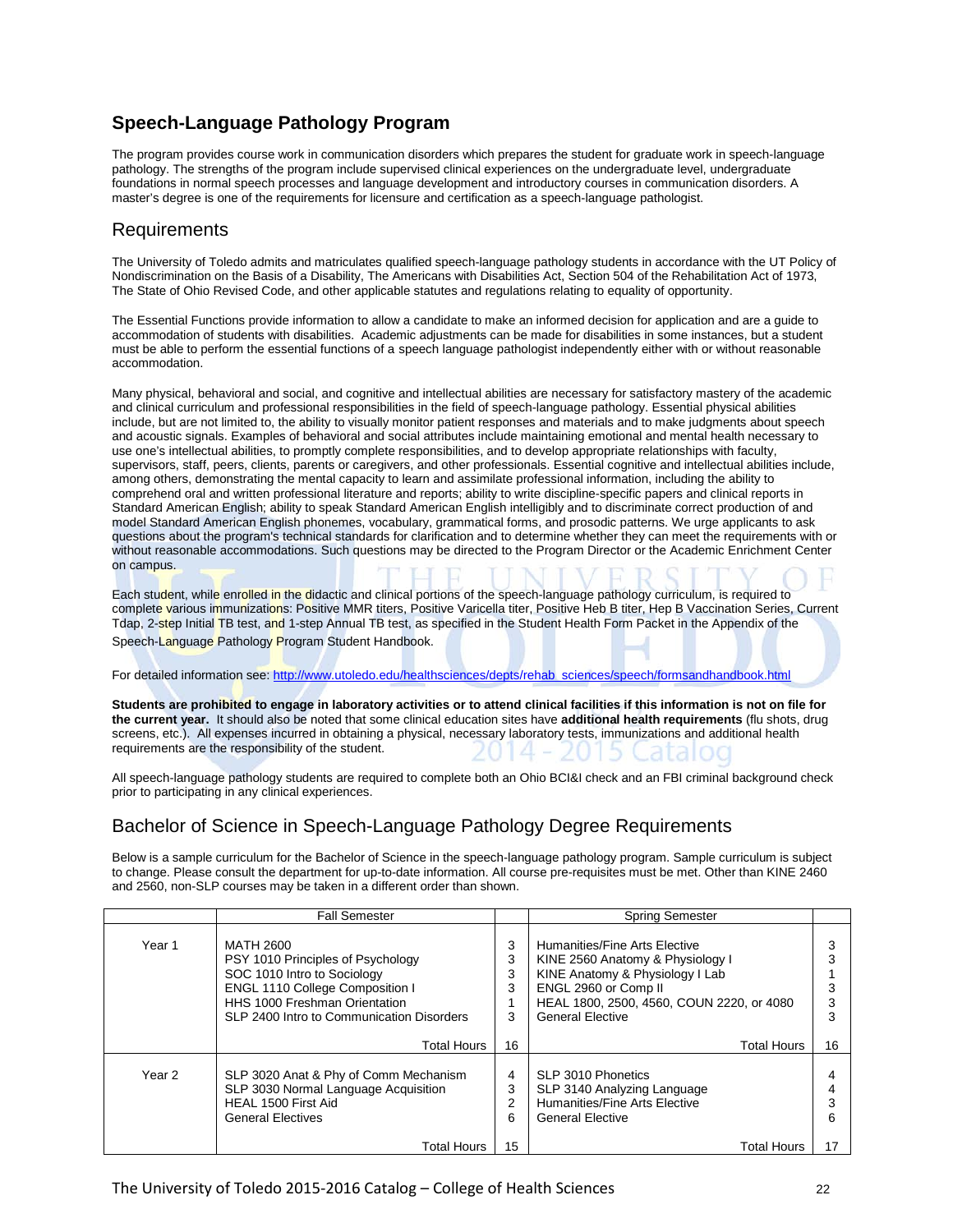| Year 3 | SLP 3150 Speech Science<br>SLP 3170 Hearing Science<br>SLP 3200 Artic & Phonology<br><b>Multicultural Elective</b><br><b>General Elective</b> | 3<br>4<br>3<br>3 | SLP 3300 Artic & Phonology<br>SLP 3800 Methods for Clinical Intervention<br>(requires > 3.25 GPA)<br>HEAL 1800, 2500, 4560, COUN 2220 or 4080<br>Multicultural or General Elective<br>SLP 3400 Audiology |     |
|--------|-----------------------------------------------------------------------------------------------------------------------------------------------|------------------|----------------------------------------------------------------------------------------------------------------------------------------------------------------------------------------------------------|-----|
|        | <b>Total Hours</b>                                                                                                                            | 15               | <b>Total Hours</b>                                                                                                                                                                                       | 13  |
| Year 4 | SLP 4000 Beginning Clinical Practicum<br>SPED 2040 Perspectives<br><b>General Elective</b>                                                    | 3<br>12          | SLP 4350 Concomitant Disorders<br>SPED 4110 or 4120 Mod/Intensive<br><b>General Electives</b>                                                                                                            |     |
|        | <b>Total Hours</b>                                                                                                                            | 17               | <b>Total Hours</b>                                                                                                                                                                                       | 15  |
|        |                                                                                                                                               |                  | Total credits must equal or exceed                                                                                                                                                                       | 124 |

NOTE: Students must earn a "C" or higher grade in all major courses as well as those courses that meet ASHA and Ohio Department of Education requirements. See program check sheet provided by the advisor for additional information. Graduate program requirements may be higher.

## **Transfer Students in Speech-Language Pathology**

Below is a sample curriculum for the Bachelor of Science in the speech-language pathology program for transfer students. Sample curriculum is subject to change. Please consult the department for up-to-date information. All course pre-requisites must be met.

|                   | <b>Fall Semester</b>                                                                                                       |        | <b>Spring Semester</b>                                                                                   |     |
|-------------------|----------------------------------------------------------------------------------------------------------------------------|--------|----------------------------------------------------------------------------------------------------------|-----|
| Year <sub>1</sub> | SLP 2400 Intro to Communication Disorders<br>SLP 3020 Anat & Phy of Comm Mechanism<br>SLP 3030 Normal Language Acquisition | 3<br>4 | SLP 3140 Analyzing Language<br>SLP 3150 Speech Science                                                   |     |
| Year <sub>2</sub> | SLP 3010 Clinical Phonetics<br>SLP 3300 Language Disorders<br>SLP 3170 Hearing Science                                     | 4      | SPL 3200 Articulation & Phonology<br>SLP 3800 Methods for Clinical Intervention<br>(requires > 3.25 GPA) |     |
| Year <sub>3</sub> | SLP 3400 Audiology<br><b>SLP 4000 Beginning Clinical Practicum</b><br>SPED 2040 Perspectives                               |        | SLP 4350 Concomitant Disorders<br>SPED 4110 or 4120 Mod/Intensive                                        |     |
|                   |                                                                                                                            |        | Total credits must equal or exceed                                                                       | 124 |

NOTE: Students must earn a "C" or higher grade in all major courses as well as those courses that meet ASHA and Ohio Department of Education requirements. To get into the clinical sequence of courses and graduate school require a higher GPA (SLP  $3800 \geq 3.25$  GPA).

# **College of Health Sciences**

**Amy Allen,** 2003, assistant professor B.E., M.Ed., Ph. D. The University of Toledo

**Jamal Bittar,** 2003, senior lecturer B.A., M.A., The University of Toledo

**Craig Black,** 1979, associate professor Ph.D., Dartmouth College; RRT-NPS

**Debra Boardley,** 1994, professor B.S., Youngstown State University; M.H.S., Washington University; Ph.D., University of South Carolina

**Amy Both,** 1994, clinical assistant professor B.S., The Ohio State University; M.H.S., University of Indianapolis

The University of Toledo 2015-2016 Catalog – College of Health Sciences 23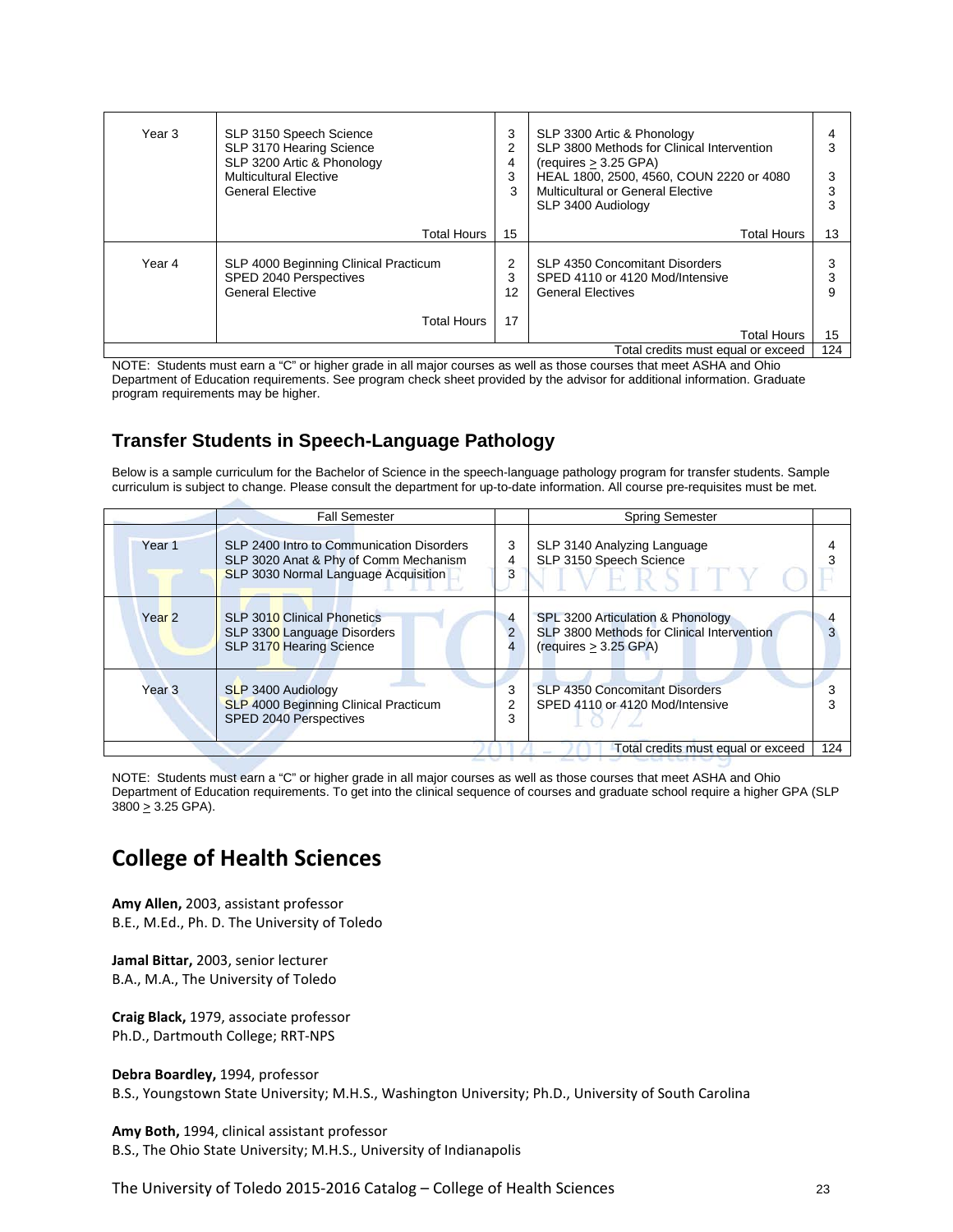**Lucinda Bouillon,** 2014, associate professor B.Ed., M.Ed., Ph.D., The University of Toledo, M.PT, University of Findlay

**Heath Buckley,** 2009, assistant professor B.A., Bowling Green State University; M.A., The University of Toledo

**Lynne Chapman,** 1996, clinical assistant professor B.S., M.S., Eastern Michigan University

**Julie Coyle,** 2010, lecturer M.Ed, The University of Toledo

**Joseph Dake,** 2006, professor and chair B.A., M.P.H., Ph.D., The University of Toledo

**David Dewey,** 2014, lecturer B.S., Ohio State University; MBA, The University of Toledo

**Elyce Ervin,** 2003, senior lecturer B.S., M.S., Youngstown State University

**Rodney Gabel**, 2011, professor B.S., M.S., Bowling Green State University; Ph.D., The Pennsylvania State University

**Jennifer Glassman**, 2007, assistant professor B.A., M.A., The University of Toledo

**Tavis Glassman,** 2008, associate professor B.Ed., M.S.Ed., The University of Toledo; M.P.H., The Ohio State University; Ph.D., University of Florida

**Beth Ann Hatkevich,** 2007, clinical associate professor A.A.S., Lourdes College; B.S., The University of Toledo; MOT, Medical College of Ohio; Ph.D., Capella University

2014 - 2015 Catalog **Heather Hug,** 2007, associate lecturer B.S., Defiance College; M.S., Bowling Green State University

**Stephanie Hughes,** 2013, associate professor B.A., University of Oregon; M.A., Central Michigan University; Ph.D., Bowling Green State University

**Aileen Hunt**, 2011, lecturer B.A., Ashland University; M.A., University of Akron

**Christopher Ingersoll**, 2015, professor and dean B.S., Marietta College; M.A., Indiana State University; Ph.D., The University of Toledo

**Marie Janes,** 2002, lecturer M.Ed, Bowling Green State University; RHIA

**Timothy Jordan,** 2001, professor B.S.E., Bowling Green State University; M.Ed., Ph.D., The University of Toledo

**Kerri Knippen,** 2007, lecturer MPH, Northwest Ohio Consortium of Public Health; B.S., Bowling Green State University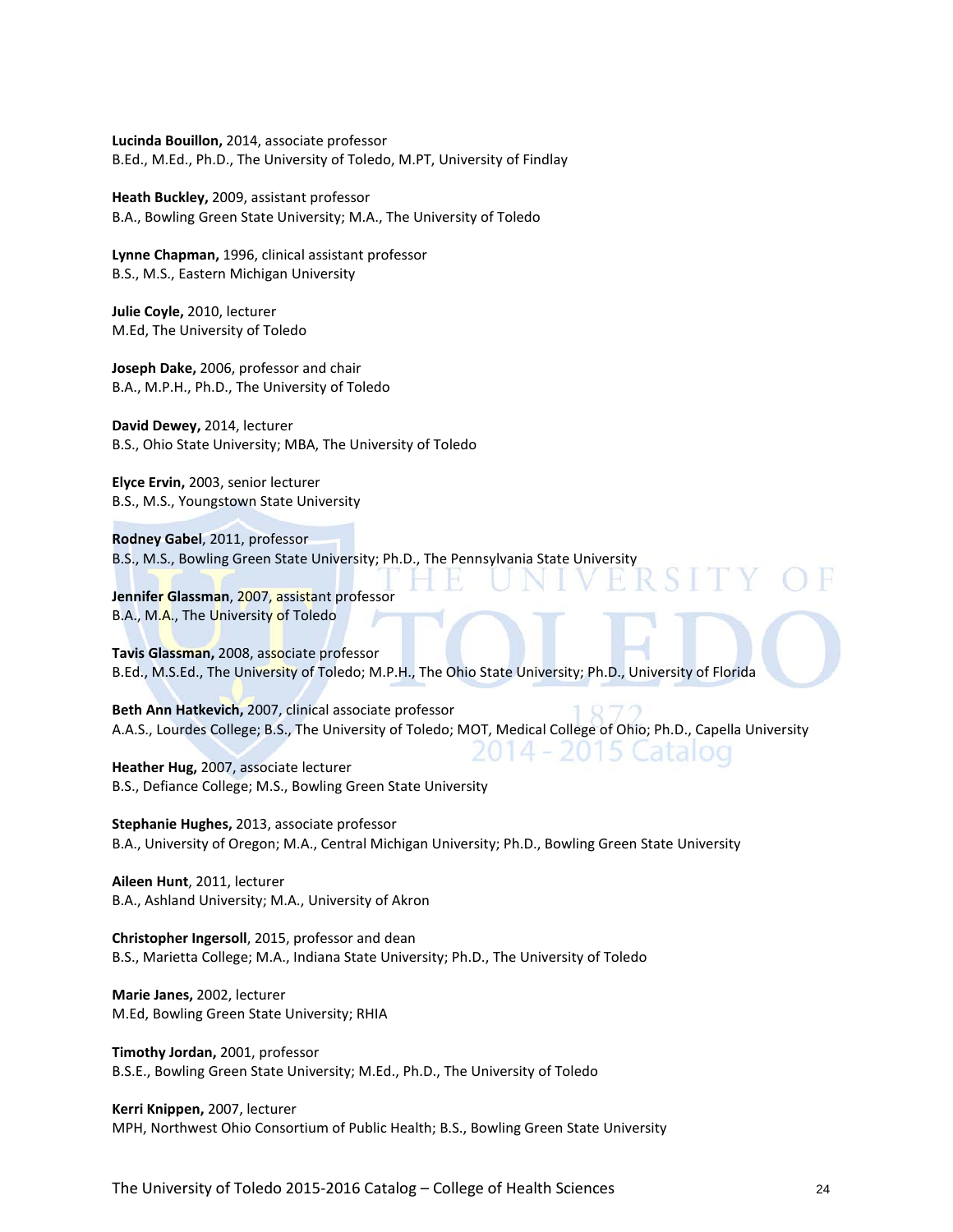**Barbara Kopp Miller,** 1991, professor B.S., M.A., Ph.D., Bowling Green State University

**Ruthie Kucharewski,** 1998, professor B.S., Kent State University; M.Ed., The University of Toledo; Ph.D., Bowling Green State University

**David Kujawa,** 1996, clinical assistant professor, director of clinical affairs B.S., Marquette University; M.B.A., The University of Findlay

**Abraham Lee,** 1999, associate professor B.S., Kyungpook National University; M.S., Yonsei University; M.S., Northeastern Illinois University; Ph.D., Arizona State University; M.S., Texas Woman's University

**Sarah Long,** 2009, lecturer B.S., Miami University; M.S., University of Toledo

**Eric Longsdorf,** 2001, associate professor B.Ed., M.Ed., Ph.D., The University of Toledo

**Wendy Maran,** 2010, lecturer B.S., Ohio State University; M.A., The University of Toledo

**Henry Marshall,** 2000 lecturer B.A., The University of Toledo; M.A., Siena Heights University

**Michelle Masterson,** 1998, associate professor and chair B.S., Bowling Green State University; M.Ed., Ph.D., The University of Toledo

**Alice McAfee,** 1986, associate professor B.S., Allegheny College; M.A., Siena Heights College; Ph.D., University of Pittsburgh

**Kimberly McBride,** 2014, assistant professor B.A., California State University – Sacramento; M.A., Humboldt State University; Ph.D., Indiana University

2014 - 2015 Catalog **Thomas McLoughlin,** 2004, associate professor B.S., Ithaca College; M.A., Adelphi University; Ph.D., The University of Toledo

**Caroline Menezes,** 2008, associate professor B.Sc., M.Sc., University of Madras; M.A., Ohio University; Ph.D., The Ohio State University

**Alexia Metz,** 2007, associate professor B.A. Eastern Michigan University, Ph.D. Northwestern University

**Jody Morris,** 2014, lecturer B.Ed., M.S., The University of Toledo

**Lori Pakulski,** 2000, professor B.A., Michigan State University; M.S., Ph.D., Bowling Green State University

**Mirella Pardee,** 1978, associate professor R.N., B.S.N., The University of Toledo; M.S.N., Wayne State University

**Francis Pizza,** 1998, professor B.Ed., The University of Toledo; M.A., Adelphi University; Ph.D., The University of Toledo

The University of Toledo 2015-2016 Catalog – College of Health Sciences 25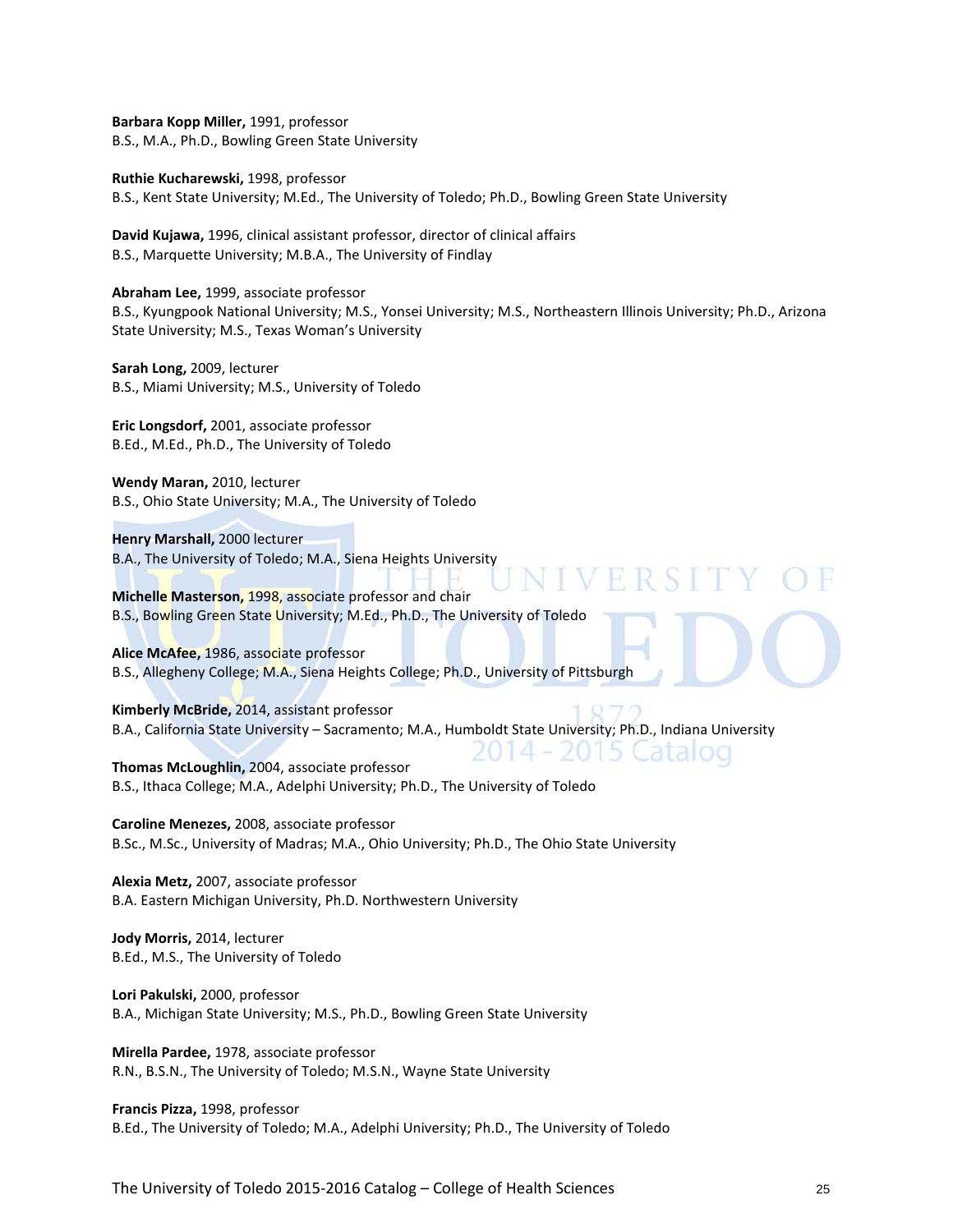**Andrea Reams**, 2005, lecturer B.S., Northwestern University; M.Ed., The University of Toledo

**Amy Remer,** 2014, lecturer B.A., M.A., University of Toledo

**Martin Rice,** 1997, professor B.S., The Pennsylvania State University; M.S., Western Michigan University; Ph.D., The Pennsylvania State University

**Barry Scheuermann,** 2003, associate professor and associate dean B.A., Ph.D., University of Western Ontario

**Nilgun Sezgenis,** 2008, lecturer

A.A.S., Owens Community College; B.S., Franklin University; MPH, Northwest Ohio Consortium for Public Health The University of Toledo and Bowling Green State University

**Jiunn-Jye Shen,** 2010, associate professor B.Ed., National Taiwan Normal University; MSPH, Kaohsiung Medical University; Ph.D. University of Texas, Austin

**Shipra Singh,** 2014, assistant professor M.B.B.S., Mahatma Ganhdi Memorial Medical College, Indore; M.P.H., Ph.D., University of Michigan

**Tori Smith,** 2007, clinical assistant professor B.S., Michigan State University; M.S., Duke University-

**Michael Tevald,** 2010, associate professor B.A., MPT, University of Delaware; Ph.D., Virginia Commonwealth University

**Julie Jepsen Thomas**, 1995, professor B.S., University of Minnesota; M.H.E. Medical College of Georgia; Ph.D. University of Minnesota

**Amy Thompson,** 2009, professor B.S., Central Michigan University; M.S., Ed., Ph.D., The University of Toledo atalog

**Christa Turley,** 1996, lecturer C.R.T., R.R.T., B.A., The Ohio State University

**Suzanne Wambold,** 1989, professor and chair A.S.S., Owens Community College; R.N., B.Ed., M.Ed., Ph.D., The University of Toledo; RCVT; RDCS; FASE

**Emeritus Faculty**

**Donna Adler,** 1973, professor emeritus **Charles W. Armstrong,** 1977, professor emeritus **Alan Ashby**, 1980, professor emeritus **Barbaranne J. Benjamin,** 1986, professor emeritus **John N. Drowatzky**, 1965, professor emeritus **Lee Ellis,** 1989, professor emeritus **Gere B. Fulton**, 1971, professor emeritus **George B. Gilmore**, 1966, professor emeritus **Leonard Greninger**, 1974, professor emeritus **P. Brooke Johnson**, 1960, professor emeritus **Lionel R. Mcllwain**, 1969, professor emeritus **Dean F. Miller**, 1970, professor emeritus